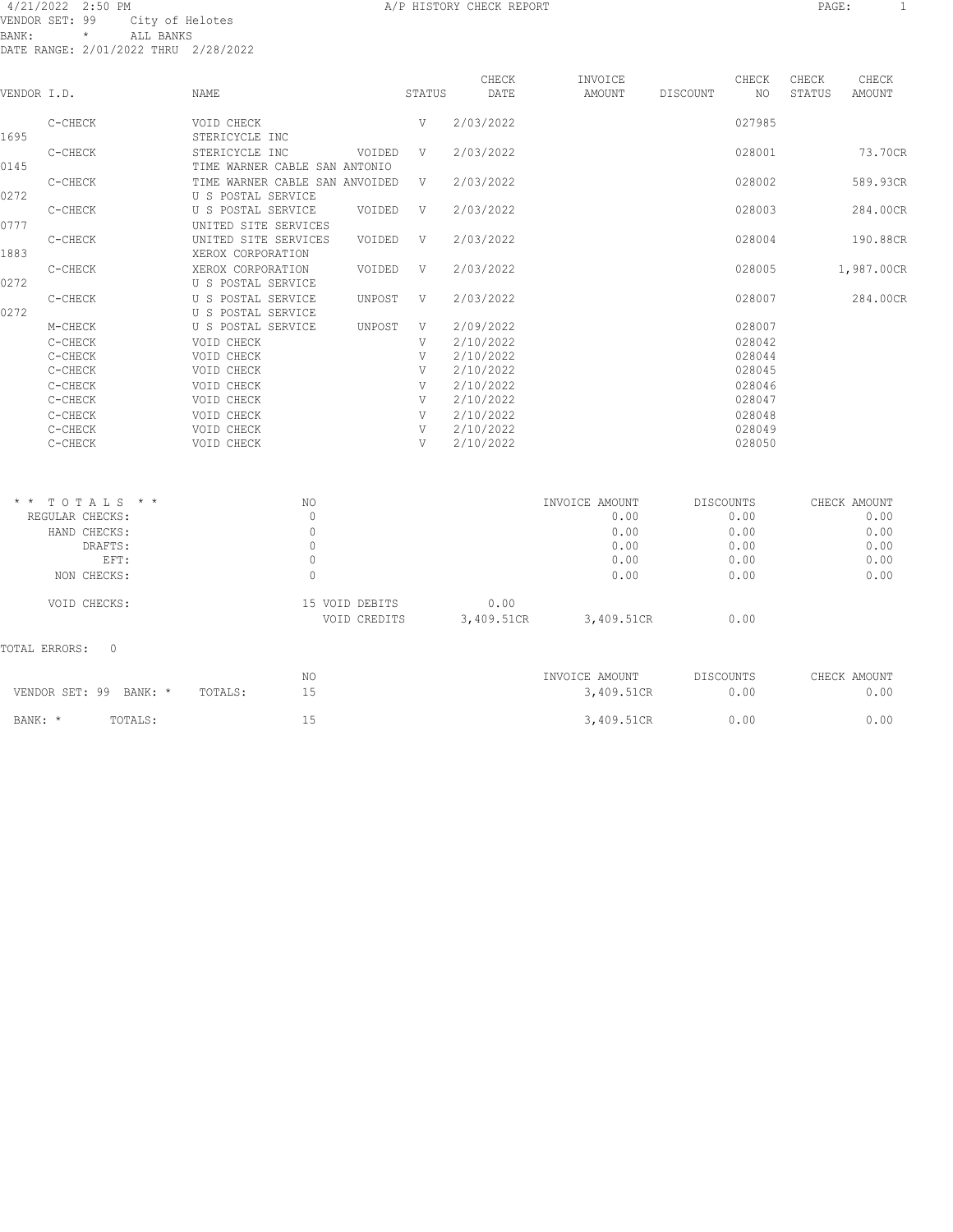4/21/2022 2:50 PM A/P HISTORY CHECK REPORT PAGE: 2 VENDOR SET: 99 City of Helotes BANK: APFB FROST/GF OPERATING DATE RANGE: 2/01/2022 THRU 2/28/2022

| PAGE |  |
|------|--|
|------|--|

| VENDOR I.D. |                   | <b>NAME</b>                    | STATUS          | CHECK<br>DATE | INVOICE<br>AMOUNT | DISCOUNT | CHECK<br>NO | CHECK<br>STATUS | CHECK<br>AMOUNT |
|-------------|-------------------|--------------------------------|-----------------|---------------|-------------------|----------|-------------|-----------------|-----------------|
| 0008        |                   | STANDARD INSURANCE INC         |                 |               |                   |          |             |                 |                 |
|             | C-REVERSE ADJ     | STANDARD INSURANCE INC         | N               | 2/10/2022     | 169.13CR          |          | 000000      |                 |                 |
|             | I-LIFE ADJ 0122   | STANDARD INSURANCE INC         | N               | 2/10/2022     | 169.13            |          | 000000      |                 |                 |
| 1076        |                   | BENEFIT WALLET                 |                 |               |                   |          |             |                 |                 |
|             | D-HSA DEB 020422  | BENEFIT WALLET                 | D               | 2/04/2022     | 547.71            |          | 000000      |                 | 547.71          |
| 2030        |                   | UNITEDHEALTHCARE INS COMPANY I |                 |               |                   |          |             |                 |                 |
|             | C-DEN ADJ REVERSE | UNITEDHEALTHCARE INS COMPANY I | N               | 2/10/2022     | 52.79CR           |          | 000000      |                 |                 |
|             | C-HEA ADJ REVERSE | UNITEDHEALTHCARE INS COMPANY I | N               | 2/10/2022     | 2,108.44CR        |          | 000000      |                 |                 |
|             | C-VIS ADJ REVERSE | UNITEDHEALTHCARE INS COMPANY I | Ν               | 2/10/2022     | 16.38CR           |          | 000000      |                 |                 |
|             | D-DEN ADJ 0122    | UNITEDHEALTHCARE INS COMPANY I | Ν               | 2/10/2022     | 52.79             |          | 000000      |                 |                 |
|             | D-HEA ADJ 0122    | UNITEDHEALTHCARE INS COMPANY I | N               | 2/10/2022     | 2,108.44          |          | 000000      |                 |                 |
|             | I-VIS ADJ 0122    | UNITEDHEALTHCARE INS COMPANY I | N               | 2/10/2022     | 16.38             |          | 000000      |                 |                 |
| 0009        |                   | AACOG                          |                 |               |                   |          |             |                 |                 |
|             | I-2022 MEMBERSHIP | AACOG MEMBERSHIP 2022          | R               | 2/03/2022     | 632.10            |          | 027979      |                 | 632.10          |
| 0334        |                   | ALAMO CHAPTER TMCA INC         |                 |               |                   |          |             |                 |                 |
|             | I-2022 MEMBERSHIP | C. PEREZ MEMBERSHIP            | R               | 2/03/2022     | 45.00             |          | 027980      |                 | 45.00           |
| 1777        |                   | ARCHIVESOCIAL INC              |                 |               |                   |          |             |                 |                 |
|             | $I - 20233$       | SOCIAL MEDIA ARCHIVING         | R               | 2/03/2022     | 2,988.00          |          | 027981      |                 | 2,988.00        |
| 2106        |                   | CDW GOVERNEMNT LLC, CDW GOVERN |                 |               |                   |          |             |                 |                 |
|             | I-0478858         | 3 MINI DISPLAY PORT            | R               | 2/03/2022     | 35.16             |          | 027982      |                 |                 |
|             | I-0537800         | VGA TO DISPLAY CONVERT         | R               | 2/03/2022     | 208.50            |          | 027982      |                 |                 |
|             | I-0590579         | 4 MONITORS                     | R               | 2/03/2022     | 732.80            |          | 027982      |                 |                 |
|             | I-0864738         | PD USBS                        | R               | 2/03/2022     | 69.64             |          | 027982      |                 | 1,046.10        |
| 1042        |                   | CINTAS RUSLP                   |                 |               |                   |          |             |                 |                 |
|             | I-0096558568      | REPLACE EXTINGUISHER CLIPS     | R               | 2/03/2022     | 177.13            |          | 027983      |                 | 177.13          |
| 2187        |                   | CITIBANK NA                    |                 |               |                   |          |             |                 |                 |
|             | I-AN 1221         | CITIBANK NA                    | R               | 2/03/2022     | 548.72            |          | 027984      |                 |                 |
|             | I-AW 1221         | EVENT ITEMS AND SUBSCRIPTIONS  | $R_{\perp}$     | 2/03/2022     | 916.37            |          | 027984      |                 |                 |
|             | I-MM 1221         | CITIBANK NA                    | R               | 2/03/2022     | 482.26            |          | 027984      |                 |                 |
|             | I-PD 1221         | STERILE WATER FOR EVIDENCE     | R               | 2/03/2022     | 123.26            |          | 027984      |                 |                 |
|             | I-PW 1221         | CITIBANK NA                    | R               | 2/03/2022     | 403.24            |          | 027984      |                 |                 |
|             | I-RW 1221         | WORKING LUNCH                  | $R_{\parallel}$ | 2/03/2022     | 68.00             |          | 027984      |                 |                 |
|             | I-SB 1221         | PARADE RIBBONS AND ADOBE SUBSC | R               | 2/03/2022     | 567.99            |          | 027984      |                 |                 |
|             | I-SM 1221         | CONTINUING EDUCATION FEE       | R               | 2/03/2022     | 62.00             |          | 027984      |                 |                 |
|             | I-TD 1222         | CITIBANK NA                    | R               | 2/03/2022     | 4,088.48          |          | 027984      |                 | 7,260.32        |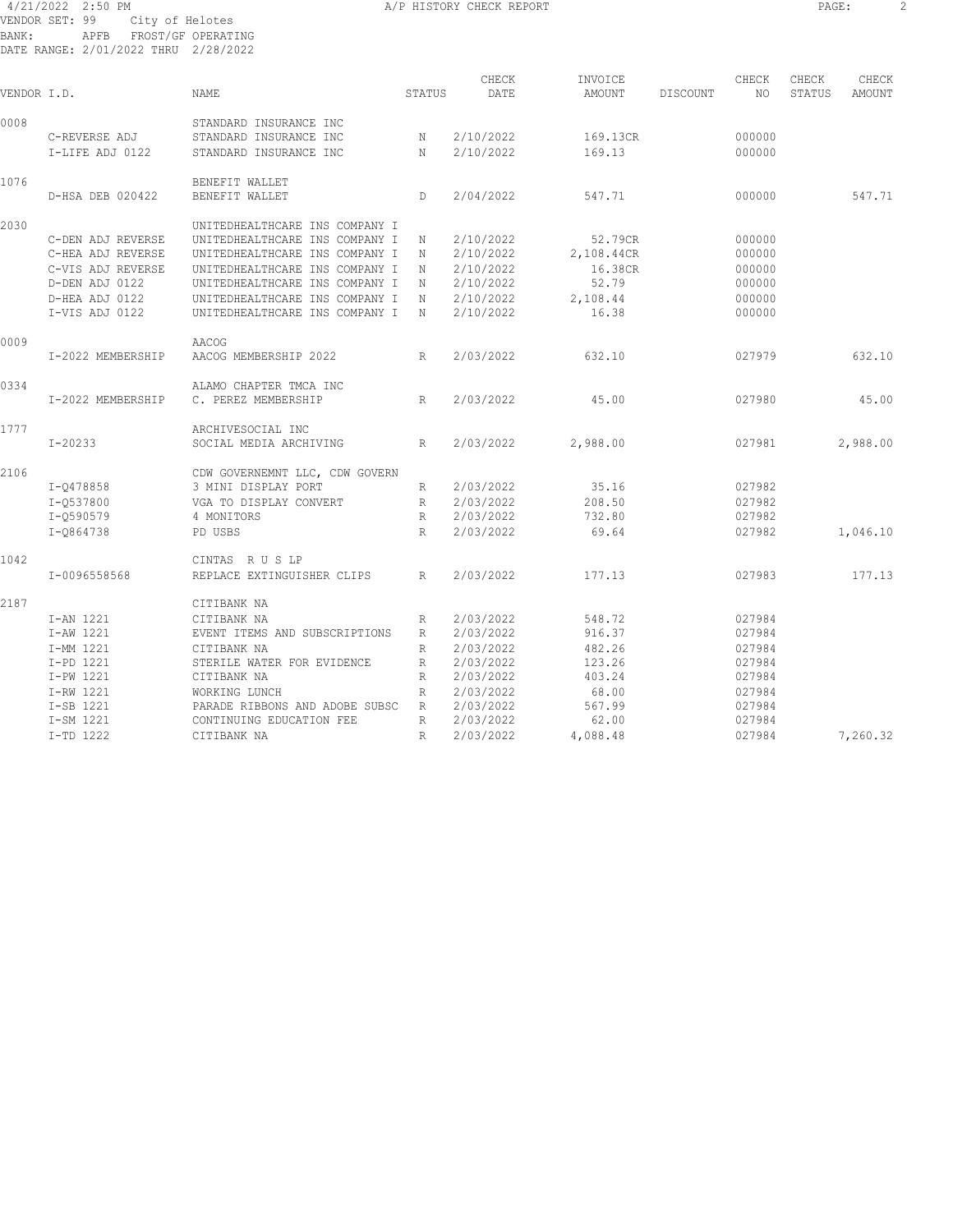#### 4/21/2022 2:50 PM A/P HISTORY CHECK REPORT PAGE: 3 VENDOR SET: 99 City of Helotes BANK: APFB FROST/GF OPERATING DATE RANGE: 2/01/2022 THRU 2/28/2022

| VENDOR I.D. |                 | NAME                           | STATUS          | CHECK<br>DATE | INVOICE<br>AMOUNT | DISCOUNT | CHECK<br>NO. | CHECK<br>STATUS | CHECK<br>AMOUNT |
|-------------|-----------------|--------------------------------|-----------------|---------------|-------------------|----------|--------------|-----------------|-----------------|
| 2324        |                 | CLAMPITT PAPER CO OF SAN ANTON |                 |               |                   |          |              |                 |                 |
|             | I-7418119       | PAPER TO MAKE BANNERS          | R               | 2/03/2022     | 477.61            |          | 027986       |                 | 477.61          |
| 0356        |                 | DAILEY WELLS COMMUNICATION INC |                 |               |                   |          |              |                 |                 |
|             | I-00071921      | FD RADIO SVC AND REPAIR        | R               | 2/03/2022     | 124.37            |          | 027987       |                 |                 |
|             | I-00072219      | PD CAR MIC REPLACEMENT         | R               | 2/03/2022     | 56.25             |          | 027987       |                 |                 |
|             | I-21CC021003    | REPLACEMENT CORDS              | R               | 2/03/2022     | 359.10            |          | 027987       |                 | 539.72          |
| 1051        |                 | DAMARIS SERNA                  |                 |               |                   |          |              |                 |                 |
|             | I-JANUARY 2022  | PD CLEANING JAN 22             | R               | 2/03/2022     | 360.00            |          | 027988       |                 | 360.00          |
| 1471        |                 | GOODYEAR COMMERCIAL TIRE & SER |                 |               |                   |          |              |                 |                 |
|             | $I-182599-1$    | TIRE REPLACEMENT 5387          | R               | 2/03/2022     | 278.02            |          | 027989       |                 |                 |
|             | $I-182649-1$    | TIRES FOR ENGINE 3             | R               | 2/03/2022     | 1,566.53          |          | 027989       |                 | 1,844.55        |
| 2321        |                 | GOODYEAR COMMERCIAL TIRE & SER |                 |               |                   |          |              |                 |                 |
|             | I-017-1235382-1 | LABOR TO REPLACE TIRES         | R               | 2/03/2022     | 311.88            |          | 027990       |                 |                 |
|             | I-0171236142    | TIRES FOR ENGINE 1             | R               | 2/03/2022     | 1,455.46          |          | 027990       |                 | 1,767.34        |
| 1236        |                 | HENRY SCHEIN INC               |                 |               |                   |          |              |                 |                 |
|             | I-15411655      | MEDICAL SUPPLIES               | R               | 2/03/2022     | 429.79            |          | 027991       |                 |                 |
|             | I-15411657      | MEDICAL SUPPLIES               | R               | 2/03/2022     | 367.75            |          | 027991       |                 |                 |
|             | I-15540486      | LIFEPAK PAPER                  | R               | 2/03/2022     | 33.00             |          | 027991       |                 |                 |
|             | I-15690609      | BP CUFFS                       | R               | 2/03/2022     | 86.12             |          | 027991       |                 | 916.66          |
| 1942        |                 | LAW OFF OF MICHAEL R LATIMER   |                 |               |                   |          |              |                 |                 |
|             | I-012522        | JUDGE FOR COURT 012522         | R               | 2/03/2022     | 500.00            |          | 027992       |                 | 500.00          |
| 0793        |                 | OFFICE DEPOT INC               |                 |               |                   |          |              |                 |                 |
|             | I-217978644001  | OFFICE DEPOT INC               | R               | 2/03/2022     | 260.16            |          | 027993       |                 |                 |
|             | I-217978644002  | PD OFFICE SUPPLIES             | $R_{\parallel}$ | 2/03/2022     | 14.18             |          | 027993       |                 |                 |
|             | T-217978644003  | PD SUPPLES                     | R               | 2/03/2022     | 74.20             |          | 027993       |                 |                 |
|             | I-218000666001  | PD SUPPLIES                    | R               | 2/03/2022     | 39.99             |          | 027993       |                 | 388.53          |
| 1261        |                 | ORKIN COMMERCIAL SERVICES      |                 |               |                   |          |              |                 |                 |
|             | I-220639179     | PES CONTROL JAN 22             | R               | 2/03/2022     | 155.00            |          | 027994       |                 | 155.00          |
| 0864        |                 | PACESETTER PERSONNEL SERVICES  |                 |               |                   |          |              |                 |                 |
|             | I-183316SAT     | TEMP WORKERS FOR TRASH PICKUP  | R               | 2/03/2022     | 669.00            |          | 027995       |                 | 669.00          |
| 0519        |                 | PETTY CASH                     |                 |               |                   |          |              |                 |                 |
|             | I-reimb cash    | PETTY CASH                     | R               | 2/03/2022     | 400.62            |          | 027996       |                 | 400.62          |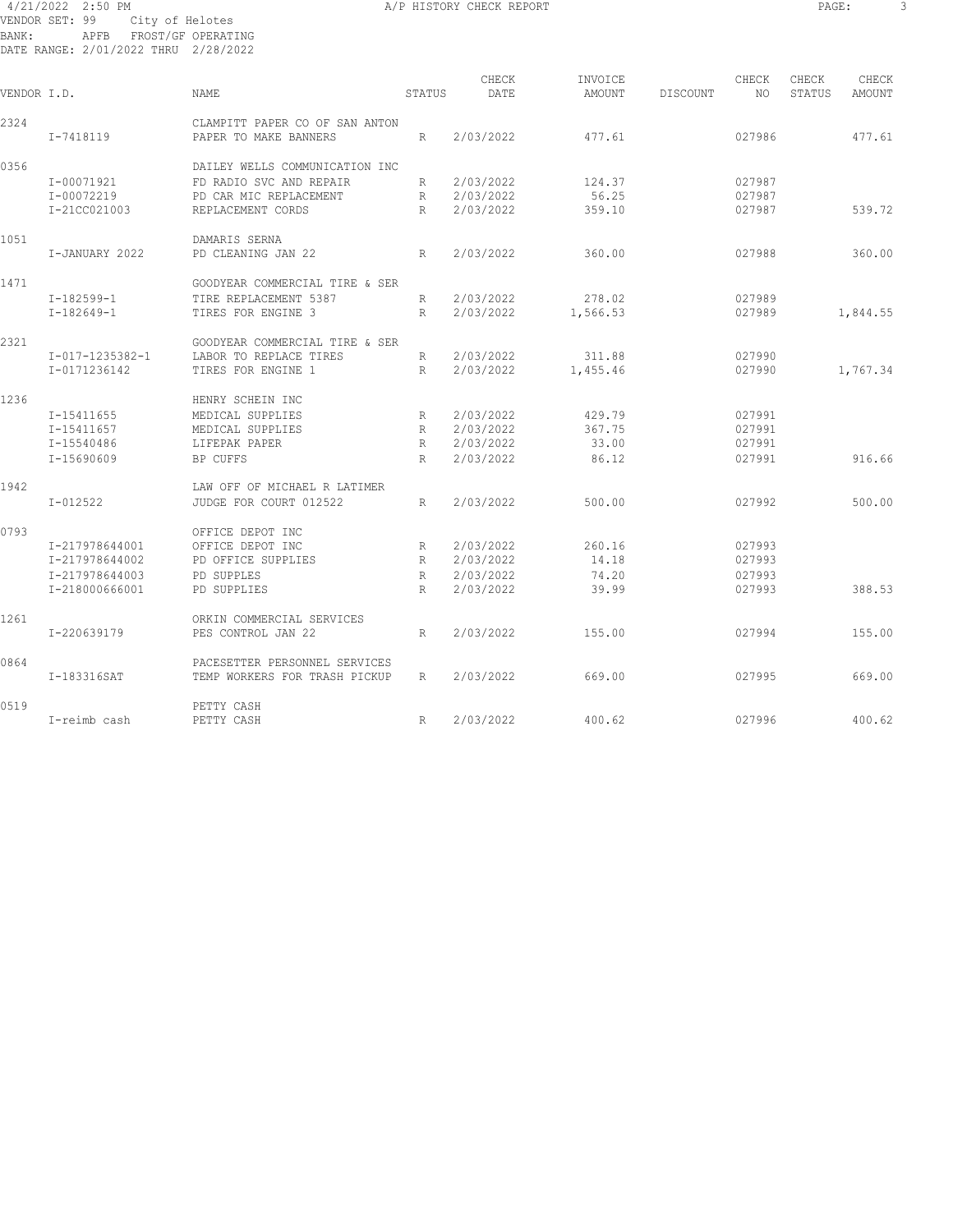#### 4/21/2022 2:50 PM A/P HISTORY CHECK REPORT PAGE: 4 VENDOR SET: 99 City of Helotes BANK: APFB FROST/GF OPERATING DATE RANGE: 2/01/2022 THRU 2/28/2022

| VENDOR I.D. |                               | <b>NAME</b>                                                     | STATUS | CHECK<br>DATE          | INVOICE<br>AMOUNT  | DISCOUNT | CHECK<br>NO.     | CHECK<br>STATUS | CHECK<br>AMOUNT |  |
|-------------|-------------------------------|-----------------------------------------------------------------|--------|------------------------|--------------------|----------|------------------|-----------------|-----------------|--|
| 2327        | I-REIMB ACLS                  | RIDGE FRYAR<br>REIMB FOR ACLS CLASS                             | R      | 2/03/2022              | 225.00             |          | 027997           |                 | 225.00          |  |
| 0809        | $I-102281-1$<br>I-102423      | RX TECHNOLOGY<br>ADDTL FEE OWED<br>SERVICE AGREEMENT FEB 22     | R<br>R | 2/03/2022<br>2/03/2022 | 350.00<br>3,850.00 |          | 027998<br>027998 |                 | 4,200.00        |  |
| 1914        | I-30973                       | SCOTT MORELAND<br>REIMB FOR VEHICLE MAINT                       | R      | 2/03/2022              | 134.50             |          | 027999           |                 | 134.50          |  |
| 1533        | I-1007742<br>I-FCHRG 00-12799 | SPBS INC<br>SVC INSPECTIONS FOR AED<br>LATE FEE                 | R<br>R | 2/03/2022<br>2/03/2022 | 501.00<br>8.13     |          | 028000<br>028000 |                 | 509.13          |  |
| 1695        | I-4010695606                  | STERICYCLE INC<br>MEDICAL WASTE DISPOSAL                        | V      | 2/03/2022              | 73.70              |          | 028001           |                 | 73.70           |  |
| 1695        | M-CHECK                       | STERICYCLE INC<br>STERICYCLE INC<br>VOIDED                      | V      | 2/03/2022              |                    |          | 028001           |                 | 73.70CR         |  |
| 0145        | I-0039133011422               | TIME WARNER CABLE SAN ANTONIO<br>CABLE AND INTERNET JAN 22      | V      | 2/03/2022              | 589.93             |          | 028002           |                 | 589.93          |  |
| 0145        | M-CHECK                       | TIME WARNER CABLE SAN ANTONIO<br>TIME WARNER CABLE SAN ANVOIDED | V      | 2/03/2022              |                    |          | 028002           |                 | 589.93CR        |  |
| 0272        | I-2022 PO BOX                 | U S POSTAL SERVICE<br>PO BOX FEE 2022                           | V      | 2/03/2022              | 284.00             |          | 028003           |                 | 284.00          |  |
| 0272        | M-CHECK                       | U S POSTAL SERVICE<br>U S POSTAL SERVICE<br>VOIDED V            |        | 2/03/2022              |                    |          | 028003           |                 | 284.00CR        |  |
| 0777        | I-114-12772495                | UNITED SITE SERVICES<br>PORT O POTTIES AT PARK                  | V      | 2/03/2022              | 190.88             |          | 028004           |                 | 190.88          |  |
| 0777        | M-CHECK                       | UNITED SITE SERVICES<br>UNITED SITE SERVICES<br>VOIDED          | $-V$   | 2/03/2022              |                    |          | 028004           |                 | 190.88CR        |  |
| 1883        | I-3029950                     | XEROX CORPORATION<br>COPIER/PRINTER LEASE JAN 2022 V            |        | 2/03/2022              | 1,987.00           |          | 028005           |                 | 1,987.00        |  |
| 1883        | M-CHECK                       | XEROX CORPORATION<br>XEROX CORPORATION<br>VOIDED                | $-V$   | 2/03/2022              |                    |          | 028005           |                 | 1,987.00CR      |  |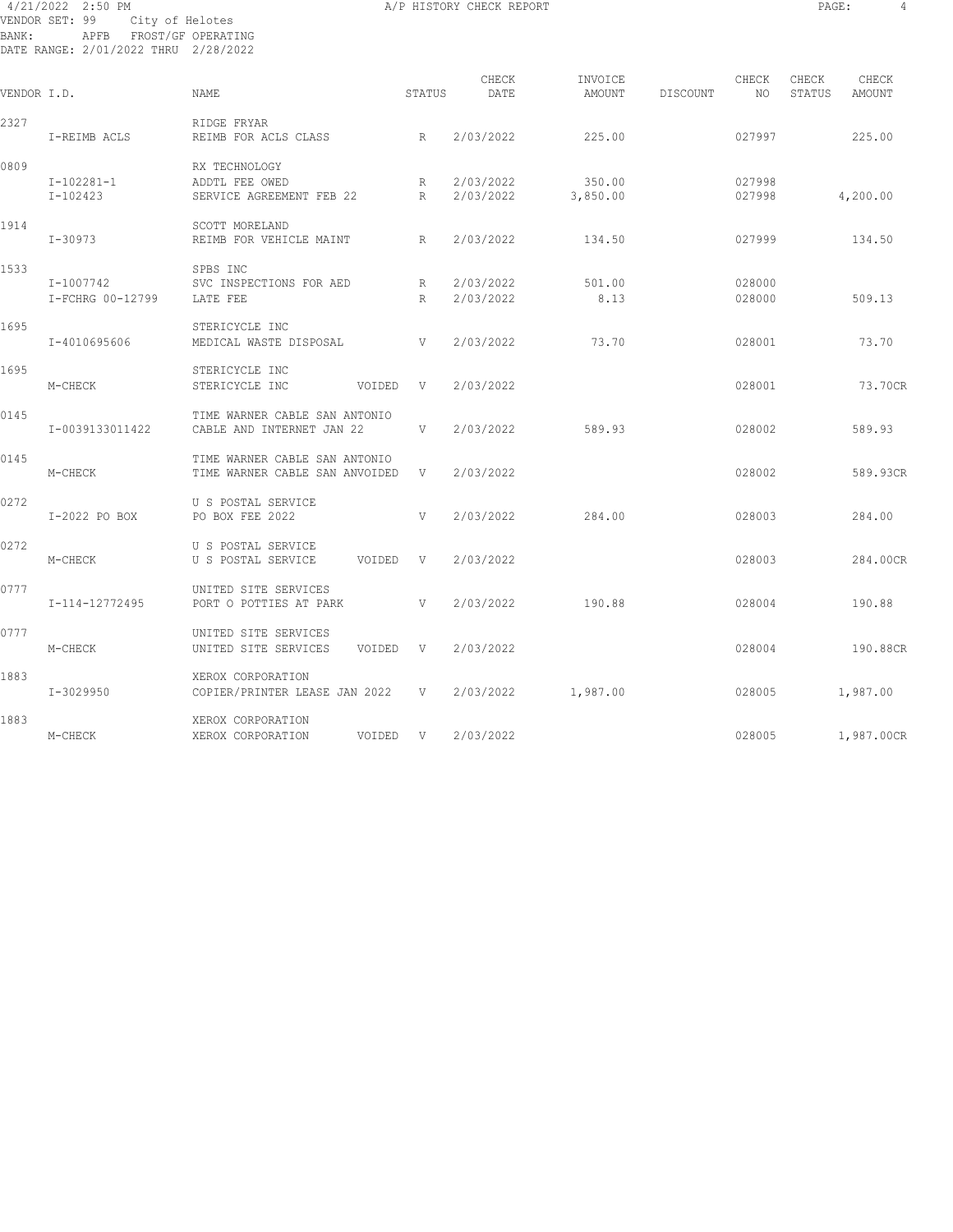#### 4/21/2022 2:50 PM A/P HISTORY CHECK REPORT PAGE: 5 VENDOR SET: 99 City of Helotes BANK: APFB FROST/GF OPERATING DATE RANGE: 2/01/2022 THRU 2/28/2022

| ٠<br>-<br>$\sim$ |
|------------------|
|------------------|

| VENDOR I.D. |                          | NAME                                                                              | STATUS | CHECK<br>DATE            | INVOICE<br>AMOUNT  | DISCOUNT | CHECK<br>NO      | CHECK<br>STATUS | CHECK<br>AMOUNT |
|-------------|--------------------------|-----------------------------------------------------------------------------------|--------|--------------------------|--------------------|----------|------------------|-----------------|-----------------|
| 0145        | I-0039133011422          | TIME WARNER CABLE SAN ANTONIO<br>CABLE AND INTERNET JAN 22 R                      |        | 2/03/2022 Reissue        |                    |          | 028006           |                 | 589.93          |
| 0272        | I-2022 PO BOX            | U S POSTAL SERVICE<br>PO BOX FEE 2022                                             | V      | 2/03/2022 Reissue        |                    |          | 028007           |                 |                 |
| 0272        | M-CHECK                  | U S POSTAL SERVICE<br>U S POSTAL SERVICE<br>UNPOST V                              |        | 2/09/2022                |                    |          | 028007           |                 | 284.00CR        |
| 0777        | I-114-12772495           | UNITED SITE SERVICES<br>PORT O POTTIES AT PARK R 2/03/2022 Reissue                |        |                          |                    |          | 028008           |                 | 190.88          |
| 1695        | I-4010695606             | STERICYCLE INC<br>MEDICAL WASTE DISPOSAL R                                        |        | 2/03/2022 Reissue        |                    |          | 028009           |                 | 73.70           |
| 1883        | I-3029950                | XEROX CORPORATION<br>COPIER/PRINTER LEASE JAN 2022 R 2/03/2022 Reissue            |        |                          |                    |          | 028010           | 1,987.00        |                 |
| 0272        |                          | U S POSTAL SERVICE<br>I-2022-2023 RENEWAL PO BOX FEE FOR 22-23                    | R      | 2/09/2022                | 312.00             |          | 028011           |                 | 312.00          |
| 1337        | I-PER DIEM 0222          | <b>DUSTIN BLASCHKE</b><br>PER DIEM FOR CEAT CONFERENCE R                          |        | 2/09/2022                | 150.50             |          | 028012           |                 | 150.50          |
| 2326        |                          | PALAFOX HOSPITALITY LTD<br>I-REGISTRATION 02.22 HOTEL FEES FOR CEAT CONFERENCE R  |        | 2/09/2022                | 328.32             |          | 028013           |                 | 328.32          |
| 1721        | I-1367466604             | A T & T<br>JAN 22 PHONE BILL                                                      | R      | 2/10/2022                | 1,509.20           |          | 028014           |                 | 1,509.20        |
| 0021        | I-DEC 21 PHONES          | A T & T MOBILITY<br>DEC 21 PHONES AND TABLETS R                                   |        | 2/10/2022                | 2,846.88           |          | 028015           |                 | 2,846.88        |
| 2273        | $I - 6116$<br>$I - 6142$ | AIR CONDITIONING UNLIMITED LLC<br>REPAIR DISPATCH AC UNIT<br>REPAIR CID VENT HOOD | R      | R 2/10/2022<br>2/10/2022 | 1,630.02<br>919.95 |          | 028016<br>028016 |                 | 2,549.97        |
| 2082        | I-SD NOTARY RENEW        | AMERICAN ASSOCIATION OF NOTARI<br>S. DASRT NOTARY RENEWAL                         |        | R 2/10/2022              | 92.90              |          | 028017           |                 | 92.90           |
| 2316        | I-18853                  | AUTO GRAPHICS & SIGN CO, LLC.<br>CUPS FOR EMPLOYEE APPRECIATION R                 |        | 2/10/2022                | 733.74             |          | 028018           |                 | 733.74          |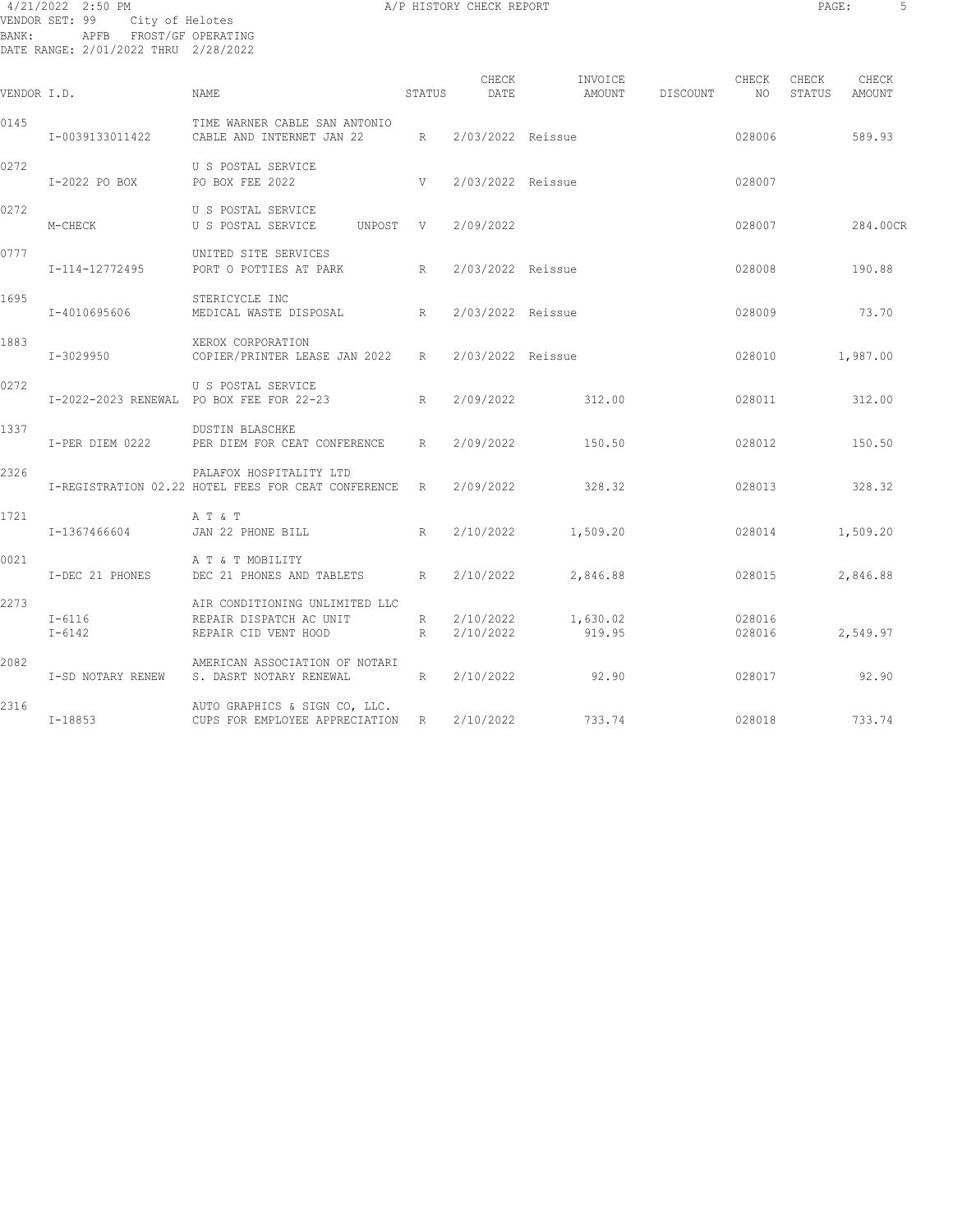#### 4/21/2022 2:50 PM A/P HISTORY CHECK REPORT PAGE: 6 VENDOR SET: 99 City of Helotes BANK: APFB FROST/GF OPERATING DATE RANGE: 2/01/2022 THRU 2/28/2022

| ×<br>٠<br>$\sim$ |
|------------------|
|------------------|

| VENDOR I.D. |                    | <b>NAME</b>                                   | STATUS       | CHECK<br>DATE | INVOICE<br>AMOUNT | DISCOUNT | CHECK<br>NO. | CHECK<br>STATUS | CHECK<br>AMOUNT |
|-------------|--------------------|-----------------------------------------------|--------------|---------------|-------------------|----------|--------------|-----------------|-----------------|
| 1653        | I-6280247859       | AUTOZONE INC<br>REPAIR LIGHTS ON FLATBED TRLR | R            | 2/10/2022     | 11.15             |          | 028019       |                 | 11.15           |
| 2328        |                    | BASIC BENEFITS LLC                            |              |               |                   |          |              |                 |                 |
|             | I-IN2284327        | COBRA SET UP FEE                              | R            | 2/10/2022     | 150.00            |          | 028020       |                 |                 |
|             | I-IN2284559        | ADMIN NOV 21                                  | R            | 2/10/2022     | 53.60             |          | 028020       |                 |                 |
|             | I-IN2284579        | COBRA ADMIN DEC 21                            | $\mathbb R$  | 2/10/2022     | 53.60             |          | 028020       |                 |                 |
|             | I-IN2284583        | COBRA ADMIN JAN 22                            | R            | 2/10/2022     | 53.60             |          | 028020       |                 | 310.80          |
|             |                    |                                               |              |               |                   |          |              |                 |                 |
| 2196        |                    | BETA TECHNOLOGY INC                           |              |               |                   |          |              |                 |                 |
|             | $C-M-851050$       | CREDIT FOR ITEMS NOT RCVD                     | $\mathbb{R}$ | 2/10/2022     | 139.54CR          |          | 028021       |                 |                 |
|             | $I - 652327$       | SANITIZER FOR STATION                         | R            | 2/10/2022     | 171.66            |          | 028021       |                 | 32.12           |
| 2270        |                    | CUMMINS SALES AND SERVICE                     |              |               |                   |          |              |                 |                 |
|             | $C-91-42465$       | REFUND OF TAXES                               | R            | 2/10/2022     | 15.59CR           |          | 028022       |                 |                 |
|             | $I - 91 - 42010$   | GENERATOR SVC KITS AMBULANCE                  | R            | 2/10/2022     | 210.44            |          | 028022       |                 | 194.85          |
| 0356        |                    | DAILEY WELLS COMMUNICATION INC                |              |               |                   |          |              |                 |                 |
|             | I-21XX111005       | MAINT AGREEMENT OCT21-MAR22                   | R            | 2/10/2022     | 4,044.00          |          | 028023       |                 | 4,044.00        |
| 0643        |                    | DAVIDSON & TROILO REAM & GARZA                |              |               |                   |          |              |                 |                 |
|             | $I - 33162$        | COURT PROSECUTOR FEES                         | $\mathbb R$  | 2/10/2022     | 2,853.38          |          | 028024       |                 |                 |
|             | $I - 33164$        | CITY LEGAL FEES DEC 21                        | R            | 2/10/2022     | 1,606.00          |          | 028024       |                 | 4,459.38        |
| 0051        |                    | ELF HARDWARE INC                              |              |               |                   |          |              |                 |                 |
|             | $I - 0543$         | CHAINSAW CHAINS AND GLOVES                    | R            | 2/10/2022     | 140.85            |          | 028025       |                 |                 |
|             | $I - 0544$         | SHOVEL                                        | R            | 2/10/2022     | 49.95             |          | 028025       |                 |                 |
|             | $I - 0545$         | UTILITY KNIFE                                 | R            | 2/10/2022     | 31.95             |          | 028025       |                 |                 |
|             | $I-0668$ 2022      | REPLACEMENT PARTS FOR CHAINSAW                | $\mathbb{R}$ | 2/10/2022     | 161.00            |          | 028025       |                 | 383.75          |
| 1583        |                    | HEAT SAFETY EQUIPMENT LLC                     |              |               |                   |          |              |                 |                 |
|             | $I - 22 - 16183$   | SCBA FIT TEST AND SVC FEE                     | $\mathbb{R}$ | 2/10/2022     | 80.00             |          | 028026       |                 | 80.00           |
|             |                    |                                               |              |               |                   |          |              |                 |                 |
| 0166        |                    | LEXISNEXIS RISK DATA MNGMNT IN                |              |               |                   |          |              |                 |                 |
|             | I-1206821-20211231 | ACCURANT DECEMBER 2021                        | R            | 2/10/2022     | 115.50            |          | 028027       |                 | 115.50          |
| 2329        |                    | LINDE GAS & EQUIPMENT INC.                    |              |               |                   |          |              |                 |                 |
|             | I-68410208         | EMS OXYGEN                                    | R            | 2/10/2022     | 129.74            |          | 028028       |                 |                 |
|             | I-68551774         | EMS OXYGEN                                    | R            | 2/10/2022     | 220.49            |          | 028028       |                 | 350.23          |
| 0291        |                    | LNV LLC                                       |              |               |                   |          |              |                 |                 |
|             | $I - 39150$        | ENGINEER SVCS                                 | R            | 2/10/2022     | 2,165.00          |          | 028029       |                 |                 |
|             | $I - 39151$        | SEPTEMBER ENGINEER SVCS                       | R            | 2/10/2022     | 1,376.00          |          | 028029       |                 |                 |
|             | $I - 39468$        | DEVELOPMENT MEETINGS                          | $\mathbb R$  | 2/10/2022     | 2,844.00          |          | 028029       |                 |                 |
|             | $I-39469$          | OCTOBER ENGINEER SVCS                         | R            | 2/10/2022     | 2,360.80          |          | 028029       |                 |                 |
|             | $I - 39800$        | NOVEMBER INSPECTIONS                          | $\mathbb{R}$ | 2/10/2022     | 5,356.50          |          | 028029       |                 |                 |
|             | $I - 39801$        | BRICEWOOD PLATTING                            | R            | 2/10/2022     | 2,360.80          |          | 028029       |                 | 16,463.10       |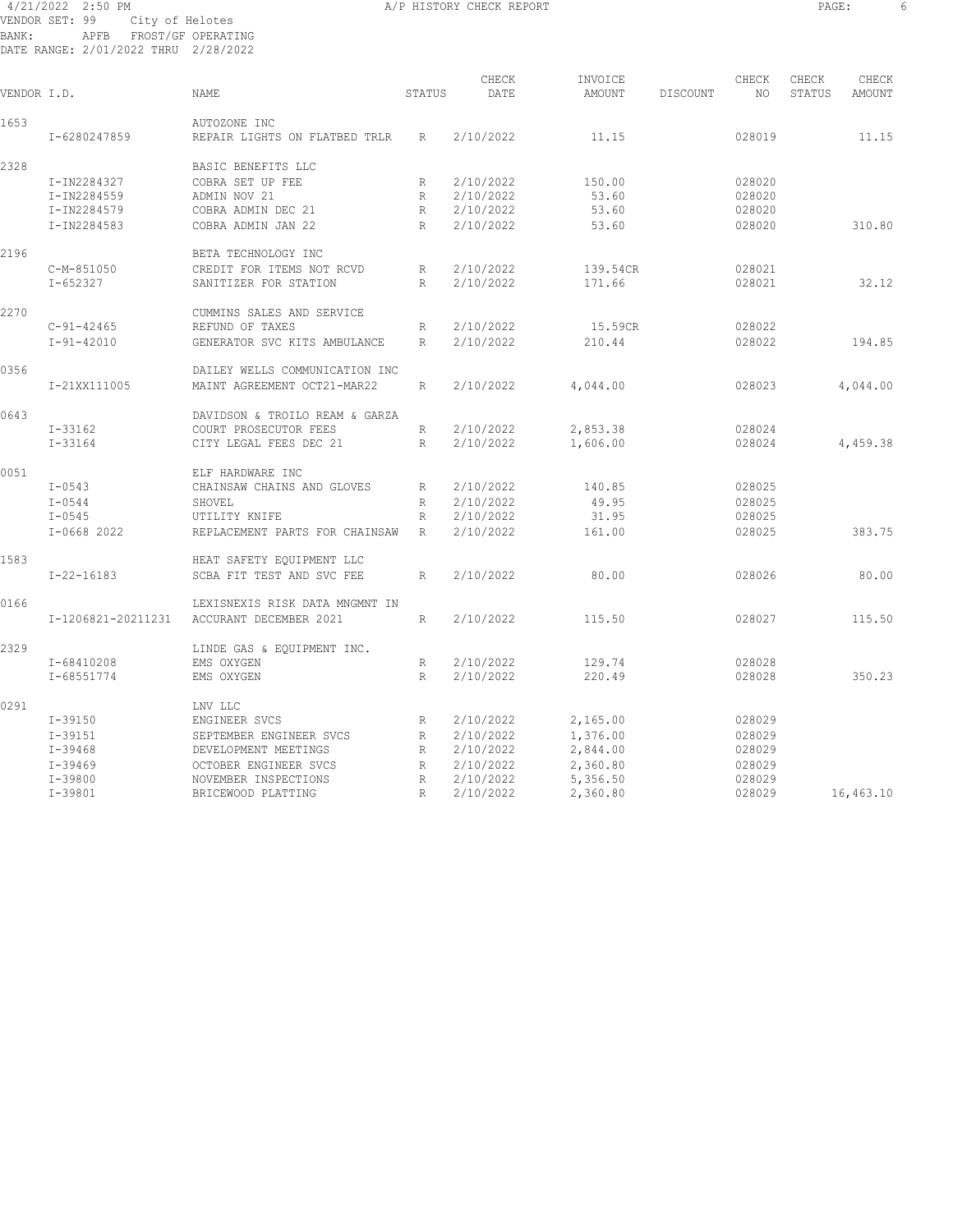#### 4/21/2022 2:50 PM A/P HISTORY CHECK REPORT PAGE: 7 VENDOR SET: 99 City of Helotes BANK: APFB FROST/GF OPERATING DATE RANGE: 2/01/2022 THRU 2/28/2022

| ٠<br>$\sim$ |
|-------------|
|-------------|

| VENDOR I.D. |                   | <b>NAME</b>                                                      | STATUS          | CHECK<br>DATE | INVOICE<br>AMOUNT | DISCOUNT | CHECK<br>NO. | CHECK<br>STATUS | CHECK<br><b>AMOUNT</b> |
|-------------|-------------------|------------------------------------------------------------------|-----------------|---------------|-------------------|----------|--------------|-----------------|------------------------|
| 2157        | I-5956-150288     | O'REILLY AUTO ENTERPRISES LLC<br>JUMPER CABLES FOR ROW CREW      | R               | 2/10/2022     | 34.99             |          | 028030       |                 |                        |
|             | I-5956.152324     | REPAIR FLATBED LIGHTS                                            | R               | 2/10/2022     | 33.76             |          | 028030       |                 | 68.75                  |
| 2330        | $I-INV-4692$      | PEDIATRIC EMERGENCY STANDARDS,<br>PEDIATRIC CARE COURSE PARAMEDI | R               | 2/10/2022     | 180.00            |          | 028031       |                 | 180.00                 |
| 2327        | $I - 264093$      | RIDGE FRYAR<br>REIMB FOR PALS CLASS                              | R               | 2/10/2022     | 225.00            |          | 028032       |                 | 225.00                 |
| 0120        | I-201442-31       | SAECO ELECTRIC & UTILITY LTD<br>REPLACE SCHL ZONE TOWER CNTRL    | $R_{\parallel}$ | 2/10/2022     | 1,171.20          |          | 028033       |                 | 1,171.20               |
| 1403        | I-0134227         | SERVICE UNIFORM RENTAL<br>SERVICE UNIFORM RENTAL                 | R               | 2/10/2022     | 137.44            |          | 028034       |                 |                        |
|             | I-0135459         | SERVICE UNIFORM RENTAL                                           | R               | 2/10/2022     | 137.44            |          | 028034       |                 | 274.88                 |
| 0694        | I-2022 MEMBERSHIP | TEXAS COMPTROLLER OF PUBLIC AC<br>2022 SMARTBUY MEMBERSHIP       | R               | 2/10/2022     | 100.00            |          | 028035       |                 | 100.00                 |
| 1924        | I-36868121        | TYCO FIRE & SECURITY US MANAGE<br>FIRE ALARM 1ST OTR 2022        | R               | 2/10/2022     | 331.71            |          | 028036       |                 |                        |
|             | I-36868122        | ACCESS CONTROL 1ST QTR 2022                                      | R               | 2/10/2022     | 2,371.39          |          | 028036       |                 | 2,703.10               |
| 1944        | I-8693996832201   | US BANK NA<br>DECEMBER FUEL BILL                                 | R               | 2/10/2022     | 5,063.85          |          | 028037       |                 | 5,063.85               |
| 2009        | I-970050468       | VAN DELDEN SERVICE COMPANY INC<br>CONTRACT TO MAINTAIN SEWER     | R               | 2/10/2022     | 1,125.00          |          | 028038       |                 | 1,125.00               |
| 1938        | I-020122 COURT    | A BRISENO II ATTORNEY PLLC<br><b>JUDGE ON 020122</b>             | R               | 2/18/2022     | 500.00            |          | 028051       |                 | 500.00                 |
| 1476        | $I-L1-8163$       | BEXAR COUNTY CLERK<br>DRUG ANALYSIS                              | R               | 2/18/2022     | 99.00             |          | 028052       |                 | 99.00                  |
| 0034        | I-128590          | CARDINAL TRACKING INC<br>RENEWAL FOR 5/2022-4/2023               | R               | 2/18/2022     | 6,333.60          |          | 028053       |                 | 6,333.60               |
| 0356        | I-21CC121606      | DAILEY WELLS COMMUNICATION INC<br>BATTERY REPLACEMENT FOR RADIO  | R               | 2/18/2022     | 506.25            |          | 028054       |                 | 506.25                 |
| 2042        | I-142877          | DEWINNE EQUIPMENT CO INC<br>REPAIRS TO GRASSHOPPER MOWER         | R               | 2/18/2022     | 1,389.38          |          | 028055       |                 | 1,389.38               |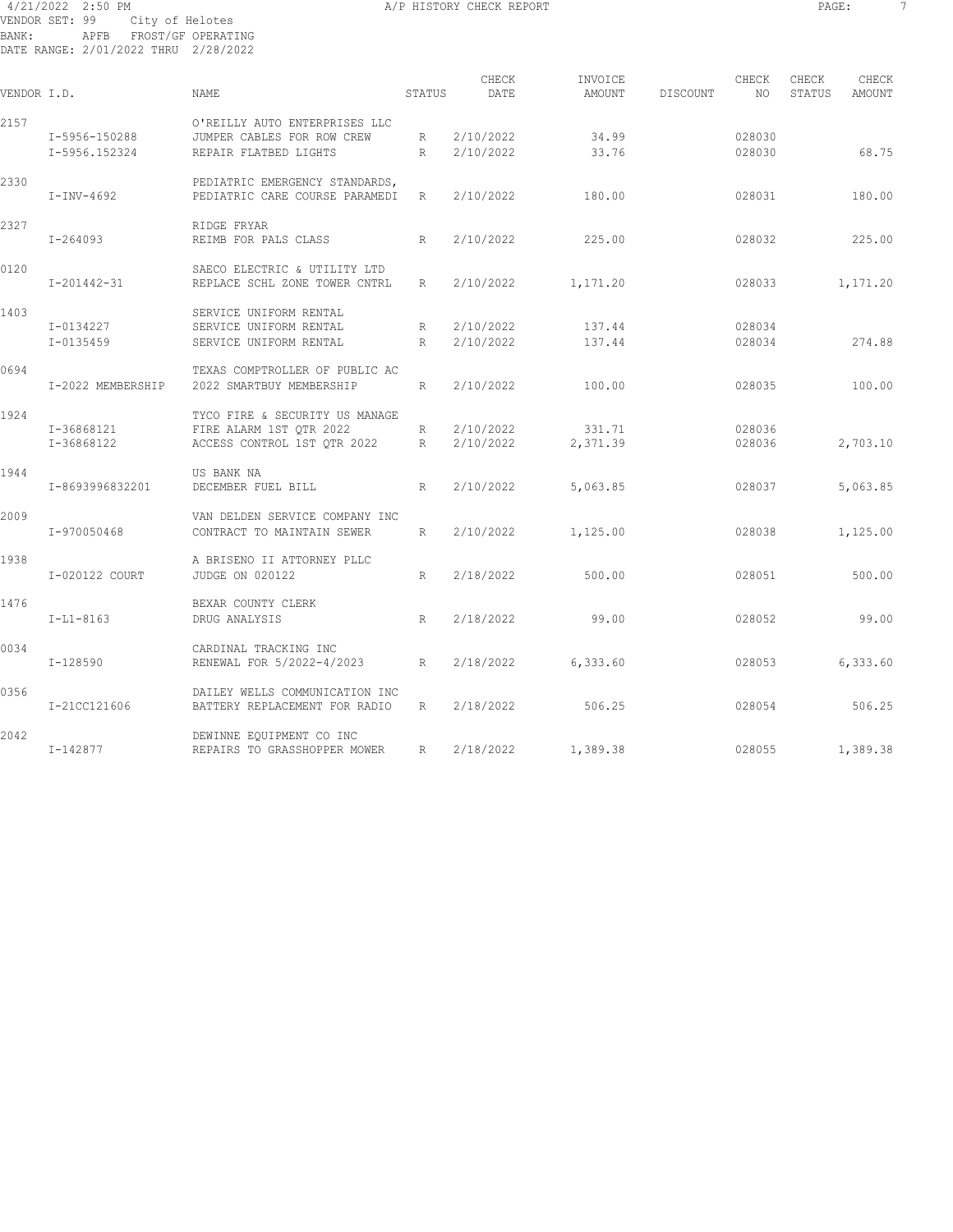#### 4/21/2022 2:50 PM A/P HISTORY CHECK REPORT PAGE: 8 VENDOR SET: 99 City of Helotes BANK: APFB FROST/GF OPERATING DATE RANGE: 2/01/2022 THRU 2/28/2022

| VENDOR I.D. |                   | <b>NAME</b>                | STATUS       | CHECK<br>DATE | INVOICE<br>AMOUNT | DISCOUNT | CHECK<br>NO. | CHECK<br>STATUS | CHECK<br>AMOUNT |
|-------------|-------------------|----------------------------|--------------|---------------|-------------------|----------|--------------|-----------------|-----------------|
| 0051        |                   | ELF HARDWARE INC           |              |               |                   |          |              |                 |                 |
|             | $I - 0546$        | POLESAW CHAIN              | R            | 2/18/2022     | 21.00             |          | 028056       |                 |                 |
|             | $I - 0547$        | 2 CHAINSAW CHAINS          | R            | 2/18/2022     | 55.00             |          | 028056       |                 |                 |
|             | $I - 0548$        | REPAIR TO POLESAW          | $\mathbb{R}$ | 2/18/2022     | 120.95            |          | 028056       |                 | 196.95          |
| 2332        |                   | FLEETPRIDE, INC            |              |               |                   |          |              |                 |                 |
|             | I-92754831        | FUEL/WATER FILTER ENGINE 1 | R            | 2/18/2022     | 111.56            |          | 028057       |                 | 111.56          |
| 1933        |                   | FREDERICK P GARCIA JR      |              |               |                   |          |              |                 |                 |
|             | I-020822 COURT    | <b>JUDGE ON 020822</b>     | R            | 2/18/2022     | 500.00            |          | 028058       |                 | 500.00          |
| 0060        |                   | GREY FOREST UTILITIES INC  |              |               |                   |          |              |                 |                 |
|             | I-1007684800 0122 | GREY FOREST UTILITIES INC  | R            | 2/18/2022     | 231.55            |          | 028059       |                 |                 |
|             | I-1025023600 0122 | GREY FOREST UTILITIES INC  | R            | 2/18/2022     | 29.37             |          | 028059       |                 |                 |
|             | I-1025025200 0122 | GREY FOREST UTILITIES INC  | R            | 2/18/2022     | 1,003.60          |          | 028059       |                 |                 |
|             | I-1025560200 0122 | GREY FOREST UTILITIES INC  | R            | 2/18/2022     | 25.58             |          | 028059       |                 |                 |
|             | I-1055024400 0122 | GREY FOREST UTILITIES INC  | R            | 2/18/2022     | 27.62             |          | 028059       |                 | 1,317.72        |
| 1040        |                   | GULF COAST PAPER CO INC    |              |               |                   |          |              |                 |                 |
|             | I-21781021        | 409 AND DISH SOAP          | R            | 2/18/2022     | 102.71            |          | 028060       |                 |                 |
|             | I-2178611         | TRASH BAGS                 | R            | 2/18/2022     | 221.36            |          | 028060       |                 |                 |
|             | I-2179486         | ANTI BAC SOAP              | R            | 2/18/2022     | 51.57             |          | 028060       |                 |                 |
|             | I-2182737         | LARGE SPONGE               | R            | 2/18/2022     | 20.42             |          | 028060       |                 | 396.06          |
| 1682        |                   | HELOTES HUMANE SOCIETY     |              |               |                   |          |              |                 |                 |
|             | $I-1.2022$        | ANIMAL IMPOUND FEES        | R            | 2/18/2022     | 738.00            |          | 028061       |                 | 738.00          |
| 1236        |                   | HENRY SCHEIN INC           |              |               |                   |          |              |                 |                 |
|             | I-16159217        | MEDICAL SUPPLIES           | R            | 2/18/2022     | 6.88              |          | 028062       |                 | 6.88            |
| 1718        |                   | J W PEPPER & SON INC       |              |               |                   |          |              |                 |                 |
|             | I-363955013       | MUSIC BOX HACB             | $\mathbb{R}$ | 2/18/2022     | 80.00             |          | 028063       |                 | 80.00           |
| 0093        |                   | MANDER AUTO SERVICE INC    |              |               |                   |          |              |                 |                 |
|             | $I-160144$        | TIRE REPAIR/OIL CHG #6506  | R            | 2/18/2022     | 85.46             |          | 028064       |                 |                 |
|             | $I - 160147$      | OIL CHG #1131              | R            | 2/18/2022     | 75.89             |          | 028064       |                 |                 |
|             | $I - 160178$      | OIL CHG #6508              | R            | 2/18/2022     | 62.50             |          | 028064       |                 |                 |
|             | $I - 160627$      | OIL CHG & NEW BATT #9978   | $\mathbb{R}$ | 2/18/2022     | 188.69            |          | 028064       |                 |                 |
|             | $I - 160654$      | OIL & FILTER CHANGE E1     | R            | 2/18/2022     | 38.05             |          | 028064       |                 | 450.59          |
| 1196        |                   | MONTY JOE MCGUFFIN         |              |               |                   |          |              |                 |                 |
|             | I-JAN 2022        | HEALTH INSPECTIONS JAN 22  | R            | 2/18/2022     | 650.00            |          | 028065       |                 | 650.00          |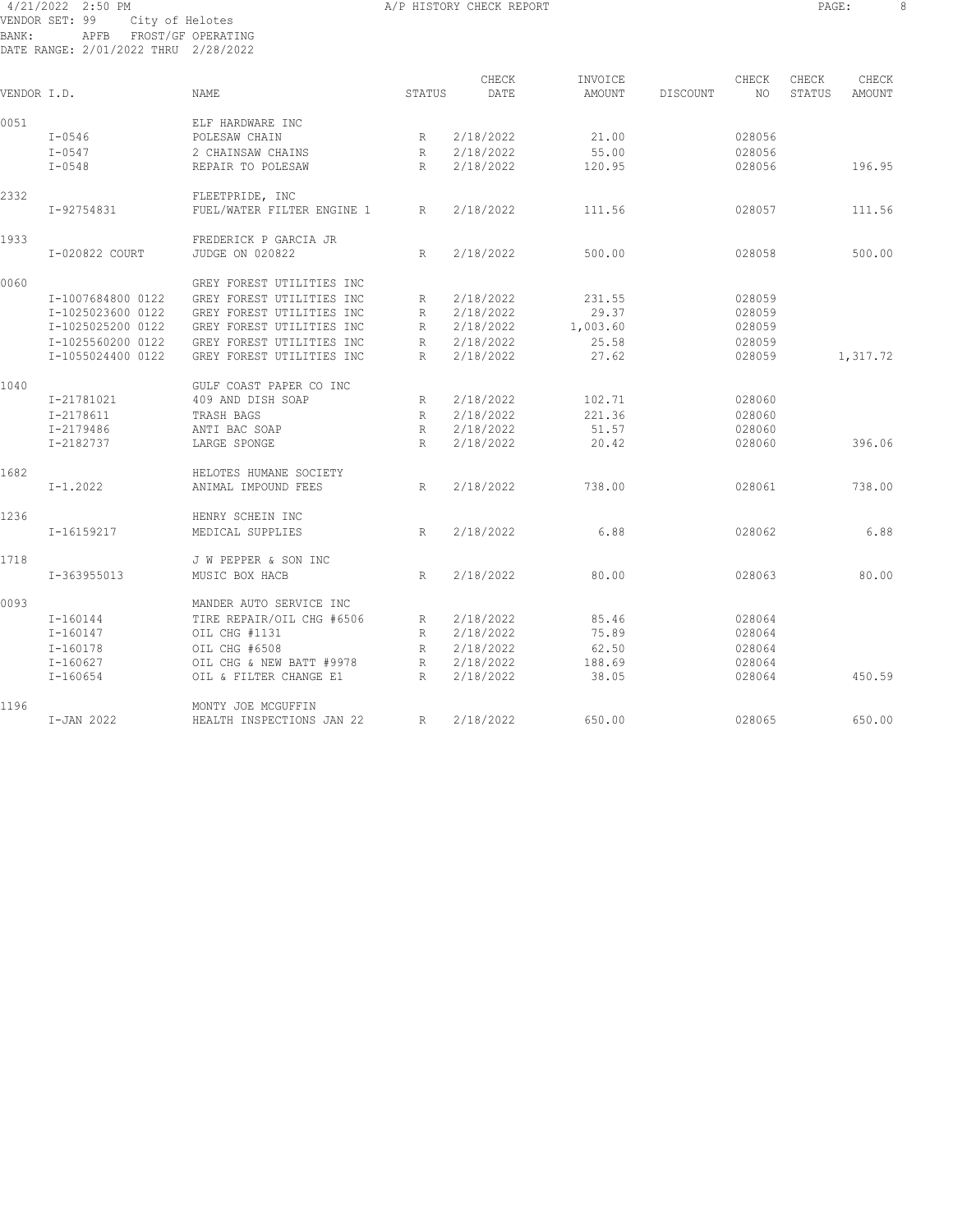#### 4/21/2022 2:50 PM A/P HISTORY CHECK REPORT PAGE: 9 VENDOR SET: 99 City of Helotes BANK: APFB FROST/GF OPERATING DATE RANGE: 2/01/2022 THRU 2/28/2022

| VENDOR I.D. |                    | NAME                                                      | STATUS       | CHECK<br>DATE | INVOICE<br>AMOUNT | DISCOUNT | CHECK<br>NO | CHECK<br>STATUS | CHECK<br>AMOUNT |
|-------------|--------------------|-----------------------------------------------------------|--------------|---------------|-------------------|----------|-------------|-----------------|-----------------|
| 2157        |                    | O'REILLY AUTO ENTERPRISES LLC                             |              |               |                   |          |             |                 |                 |
|             | C-5956-148101      | FUEL FILTER REFUND                                        | R            | 2/18/2022     | 11.06CR           |          | 028066      |                 |                 |
|             | I-5956-148073      | FUEL FILTER AND CLAMPS FOR GEN                            | R            | 2/18/2022     | 14.05             |          | 028066      |                 |                 |
|             | I-5956-151915      | BRAKE CLEANER                                             | R            | 2/18/2022     | 33.48             |          | 028066      |                 | 36.47           |
| 0864        | I-183229SAT        | PACESETTER PERSONNEL SERVICES<br>TEMP WORKER TO CLEAN ROW | R            | 2/18/2022     | 144.65            |          | 028067      |                 | 144.65          |
| 0191        |                    | HEARST NEWSPAPERS, LLC                                    |              |               |                   |          |             |                 |                 |
|             | I-34172583         | NOTICE FOR SOLID WASTE RFP                                | R            | 2/18/2022     | 571.64            |          | 028068      |                 |                 |
|             | I-34175976         | NOTICE FOR GEN PERMIT ORD                                 | R            | 2/18/2022     | 397.76            |          | 028068      |                 |                 |
|             | I-34179389         | NOTICE FOR CODE ORD 2021                                  | R            | 2/18/2022     | 296.33            |          | 028068      |                 | 1,265.73        |
| 1403        |                    | SERVICE UNIFORM RENTAL                                    |              |               |                   |          |             |                 |                 |
|             | I-0136655          | SERVICE UNIFORM RENTAL                                    | R            | 2/18/2022     | 137.44            |          | 028069      |                 |                 |
|             | I-0137871          | SERVICE UNIFORM RENTAL                                    | R            | 2/18/2022     | 137.44            |          | 028069      |                 | 274.88          |
| 1859        |                    | TEXAS COMMISSION ON ENVIRONMEN                            |              |               |                   |          |             |                 |                 |
|             | I-GPS0249438       | STORMWATER PERMIT FY22                                    | $\mathbb{R}$ | 2/18/2022     | 100.00            |          | 028070      |                 | 100.00          |
| 1843        |                    | TEXAS DEVELOPERS LLC                                      |              |               |                   |          |             |                 |                 |
|             | I-04 2021 380 CITY | CITY BMC 380 PYMT 04 2021                                 | R            | 2/18/2022     | 450,039.91        |          | 028071      |                 | 450,039.91      |
| 1989        |                    | TEXAS MEDCLINIC                                           |              |               |                   |          |             |                 |                 |
|             | $I - 249360$       | DRUG SCREEN D. ESPINOZA                                   | R            | 2/18/2022     | 55.00             |          | 028072      |                 | 55.00           |
| 0097        |                    | THOMAS PATRICK JOHNSON                                    |              |               |                   |          |             |                 |                 |
|             | $I - 5894$         | REPLACE BROKEN DISP LIGHT                                 | R            | 2/18/2022     | 423.00            |          | 028073      |                 |                 |
|             | $I - 5895$         | REPAIR PLUG IN CHAMBERS                                   | R            | 2/18/2022     | 95.00             |          | 028073      |                 | 518.00          |
| 0489        |                    | TIETZE PLUMBING INC                                       |              |               |                   |          |             |                 |                 |
|             | I-18721026         | FY22 BACKFLOW INSPECTION                                  | R            | 2/18/2022     | 270.00            |          | 028074      |                 | 270.00          |
| 0921        |                    | VANGUARD CLEANING SYSTEM INC                              |              |               |                   |          |             |                 |                 |
|             | I-SA110398         | CITY HALL CLEANING JAN 2022                               | $\mathbb{R}$ | 2/18/2022     | 475.00            |          | 028075      |                 | 475.00          |
| 0688        |                    | A T & T INC                                               |              |               |                   |          |             |                 |                 |
|             | I-2106955903 1021  | PHONE SERVICE 1021                                        | $\mathbb R$  | 2/28/2022     | 109.62            |          | 028076      |                 |                 |
|             | I-2106955903 1121  | PHONE SERVICE 1121                                        | R            | 2/28/2022     | 108.90            |          | 028076      |                 |                 |
|             | I-2106956970 0122  | PHONE SERVICE 0122                                        | R            | 2/28/2022     | 35.81             |          | 028076      |                 |                 |
|             | I-2106956970 0222  | PHONE SERVICE 0222                                        | $\mathbb R$  | 2/28/2022     | 35.86             |          | 028076      |                 |                 |
|             | I-2106956970 1021  | PHONE SERVICE 1021                                        | $\mathbb{R}$ | 2/28/2022     | 36.18             |          | 028076      |                 |                 |
|             | I-2106956970 1121  | PHONE SERVICE 1121                                        | $\mathbb{R}$ | 2/28/2022     | 36.26             |          | 028076      |                 |                 |
|             | I-2106956970 1221  | PHONE SERVICE 1221                                        | R            | 2/28/2022     | 36.26             |          | 028076      |                 |                 |
|             | I-2106959093 0122  | PHONE SERVICE 0122                                        | R            | 2/28/2022     | 108.45            |          | 028076      |                 |                 |
|             | I-2106959093 0222  | PHONE SERVICE 0222                                        | $\mathbb R$  | 2/28/2022     | 106.78            |          | 028076      |                 |                 |
|             | I-2106959093 1221  | PHONE SERVICE 1221                                        | R            | 2/28/2022     | 108.90            |          | 028076      |                 | 723.02          |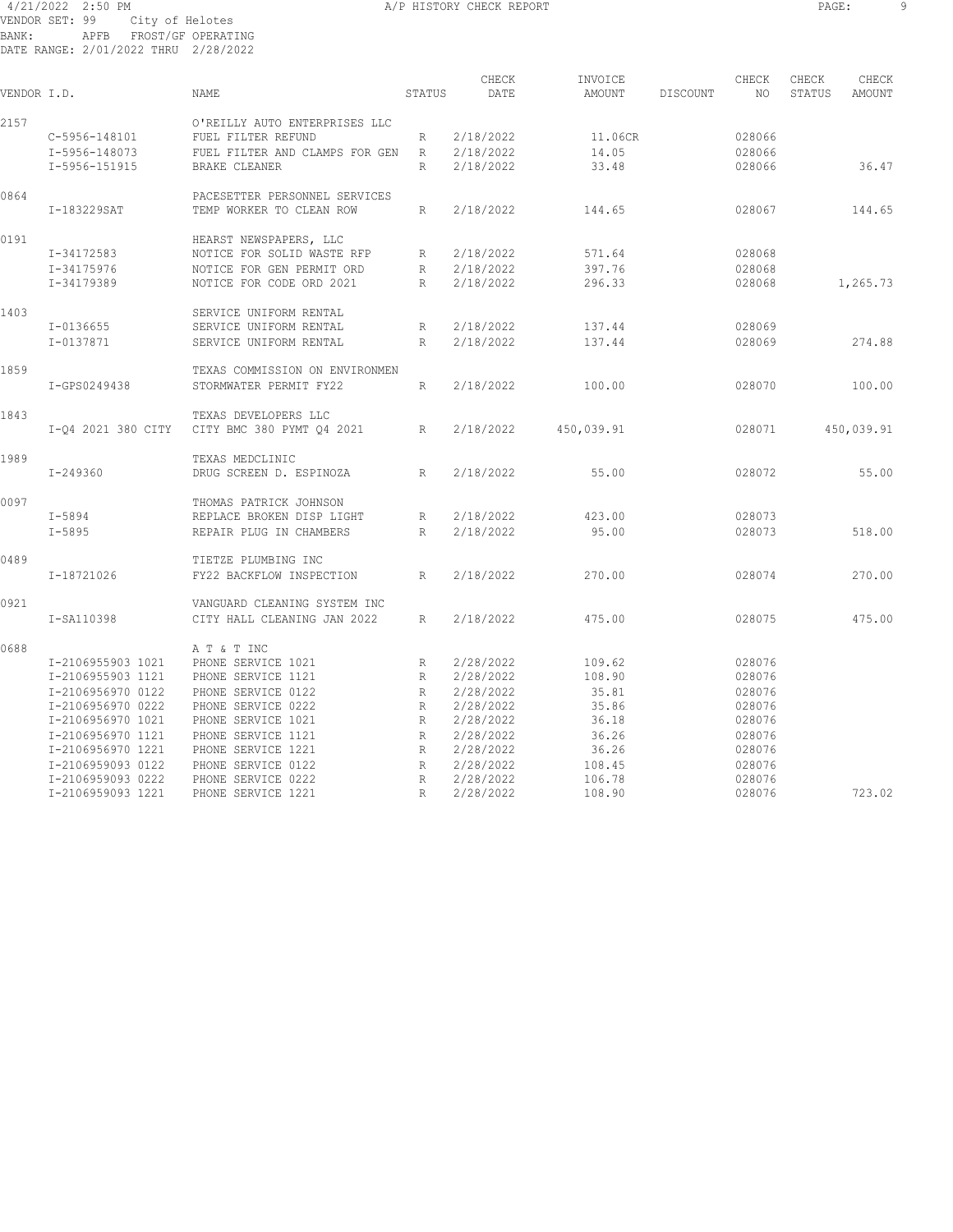#### 4/21/2022 2:50 PM A/P HISTORY CHECK REPORT PAGE: 10 VENDOR SET: 99 City of Helotes BANK: APFB FROST/GF OPERATING DATE RANGE: 2/01/2022 THRU 2/28/2022

|--|

| VENDOR I.D. |                   | <b>NAME</b>                                                   | STATUS          | CHECK<br>DATE | INVOICE<br>AMOUNT | DISCOUNT | CHECK<br>NO. | CHECK<br>STATUS | CHECK<br>AMOUNT |
|-------------|-------------------|---------------------------------------------------------------|-----------------|---------------|-------------------|----------|--------------|-----------------|-----------------|
| 0021        |                   | A T & T MOBILITY                                              |                 |               |                   |          |              |                 |                 |
|             | I-01092022        | PHONES & TABLETS DEC 21<br>R                                  |                 | 2/28/2022     | 2,657.76          |          | 028077       |                 | 2,657.76        |
| 2328        |                   | BASIC BENEFITS LLC                                            |                 |               |                   |          |              |                 |                 |
|             | I-IN2307864       | COBRA ADMIN FEB 2022                                          | R               | 2/28/2022     | 53.60             |          | 028078       |                 | 53.60           |
| 2187        |                   | CITIBANK NA                                                   |                 |               |                   |          |              |                 |                 |
|             | C-AN 0122         | REFUND FOR TAXES ADOBE                                        | R               | 2/28/2022     | 9.59CR            |          | 028079       |                 |                 |
|             | I-AW 0122         | VINYL PAPER FOR BANNERS                                       | R               | 2/28/2022     | 389.70            |          | 028079       |                 |                 |
|             | I-FIN CHG         | FIN CHRG                                                      | R               | 2/28/2022     | 1.27              |          | 028079       |                 |                 |
|             | I-MM 0122         | M. MENDOZA 0122                                               | R               | 2/28/2022     | 182.26            |          | 028079       |                 |                 |
|             | I-PD 0122         | DUTY AMMO FOR PD                                              | R               | 2/28/2022     | 1,460.00          |          | 028079       |                 |                 |
|             | I-PW 0122         | PUBLIC WORKS 0122                                             | $R_{\perp}$     | 2/28/2022     | 705.00            |          | 028079       |                 |                 |
|             | I-RW 0122         | DISCRESTIONARY LUNCHES                                        | R               | 2/28/2022     | 109.95            |          | 028079       |                 |                 |
|             | I-SB 0122         | S. BAYLISS 0122                                               | R               | 2/28/2022     | 601.25            |          | 028079       |                 |                 |
|             | I-TD 0122         | <b>T. DURR 0122</b>                                           | R               | 2/28/2022     | 61.84             |          | 028079       |                 | 3,501.68        |
|             |                   |                                                               |                 |               |                   |          |              |                 |                 |
| 0643        |                   | DAVIDSON & TROILO REAM & GARZA                                |                 |               |                   |          |              |                 |                 |
|             | $I - 33668$       | PROSECUTOR FEES JAN 2022                                      | R               | 2/28/2022     | 1,544.30          |          | 028080       |                 |                 |
|             | I-33670           | CITY LEGAL FEES JAN 2022                                      | $R_{\parallel}$ | 2/28/2022     | 2,189.80          |          | 028080       |                 | 3,734.10        |
| 1395        |                   | DEZAVALA-SHAVANO VETERINARY CL                                |                 |               |                   |          |              |                 |                 |
|             | I-336305          | PET BOARDING AND EXAM                                         | R               | 2/28/2022     | 112.00            |          | 028081       |                 |                 |
|             | $I-336713$        | PET BOARDING AND EXAMS                                        | R               | 2/28/2022     | 413.00            |          | 028081       |                 | 525.00          |
| 0051        |                   | ELF HARDWARE INC                                              |                 |               |                   |          |              |                 |                 |
|             | $I - 0669$        | GENERATOR REPAIR PARTS/LABOR                                  | R               | 2/28/2022     | 22.50             |          | 028082       |                 | 22.50           |
|             |                   |                                                               |                 |               |                   |          |              |                 |                 |
| 1865        |                   | ESD AND ASSOCIATES                                            |                 |               |                   |          |              |                 |                 |
|             | I-50939           | MARKETPLACE WEBSITE SSL                                       | R               | 2/28/2022     | 250.00            |          | 028083       |                 |                 |
|             | $I - 51202$       | COH&MARKETPLACE WEBSITE DEC                                   | R               | 2/28/2022     | 1,216.00          |          | 028083       |                 |                 |
|             | $I - 51273$       | COH&MARKETPLACE WEBSITE JAN                                   | R               | 2/28/2022     | 1,216.00          |          | 028083       |                 | 2,682.00        |
| 1086        |                   | FRAZER LTD                                                    |                 |               |                   |          |              |                 |                 |
|             | $I - 83716$       | FIX LIGHTS ON MEDIC 2                                         | R               | 2/28/2022     | 1,015.89          |          | 028084       |                 | 1,015.89        |
| 1583        |                   | HEAT SAFETY EQUIPMENT LLC                                     |                 |               |                   |          |              |                 |                 |
|             | $I - 22 - 16299$  | SVC AGREEMENT FOR AIRPAK MAINT R                              |                 | 2/28/2022     | 2,305.30          |          | 028085       |                 | 2,305.30        |
| 1718        |                   | J W PEPPER & SON INC                                          |                 |               |                   |          |              |                 |                 |
|             | I-364066266       | MUSIC FOR HACB - IRELAND                                      | R               | 2/28/2022     | 74.00             |          | 028086       |                 | 74.00           |
|             |                   |                                                               |                 |               |                   |          |              |                 |                 |
| 1480        | I-NOV 21 WARRANTS | LINEBARGER GOGGAN BLAIR & SAMP<br>NOV 21 WARRANT COLLECT FEES | R               | 2/28/2022     | 3,121.05          |          | 028087       |                 | 3,121.05        |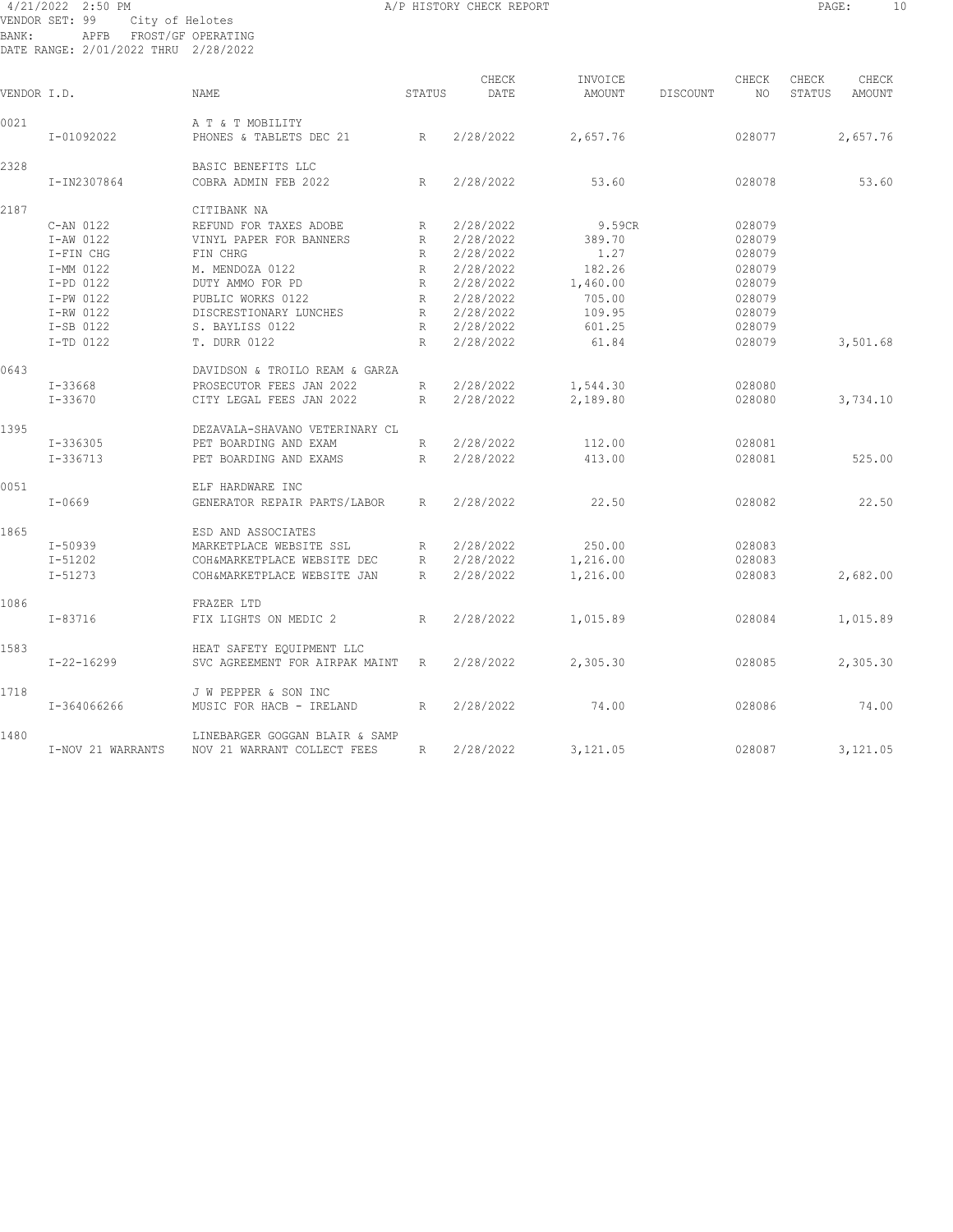#### 4/21/2022 2:50 PM A/P HISTORY CHECK REPORT PAGE: 11 VENDOR SET: 99 City of Helotes BANK: APFB FROST/GF OPERATING DATE RANGE: 2/01/2022 THRU 2/28/2022

| VENDOR I.D. |                 | NAME                                               | STATUS          | CHECK<br>DATE | INVOICE<br>AMOUNT | <b>DISCOUNT</b> | CHECK<br>NO. | CHECK<br>STATUS | CHECK<br><b>AMOUNT</b> |
|-------------|-----------------|----------------------------------------------------|-----------------|---------------|-------------------|-----------------|--------------|-----------------|------------------------|
| 0291        |                 | LNV LLC                                            |                 |               |                   |                 |              |                 |                        |
|             | $I - 40420$     | ENGINEERING SVCS JAN 2022                          | R               | 2/28/2022     | 3,360.00          |                 | 028088       |                 |                        |
|             | $I - 40421$     | PLATS JAN 2022                                     | R               | 2/28/2022     | 864.60            |                 | 028088       |                 | 4,224.60               |
| 0427        |                 | MARIO A TREVINO                                    |                 |               |                   |                 |              |                 |                        |
|             | I-JUDGE 021522  | JUDGE FOR COURT 021522                             | R               | 2/28/2022     | 500.00            |                 | 028089       |                 | 500.00                 |
| 2334        |                 | MIRACLE AUTOMOTIVE, INC.                           |                 |               |                   |                 |              |                 |                        |
|             | $I - 21187$     | REPAIRS TO M1 CLAIM#AU154868                       | R               | 2/28/2022     | 17,940.08         |                 | 028090       |                 | 17,940.08              |
| 0102        |                 | NAFECO INC                                         |                 |               |                   |                 |              |                 |                        |
|             | I-1127639       | NFPA CERTIFIED HOOD - PPE                          | R               | 2/28/2022     | 1,270.00          |                 | 028091       |                 | 1,270.00               |
| 0793        |                 | OFFICE DEPOT INC                                   |                 |               |                   |                 |              |                 |                        |
|             | C-227098935001  | REFUND FOR WHITEOUT TAPE                           | R               | 2/28/2022     | 24.49CR           |                 | 028092       |                 |                        |
|             | I-226105440001  | FD OFFICE SUPPLIES                                 | $R_{\parallel}$ | 2/28/2022     | 440.44            |                 | 028092       |                 |                        |
|             | I-226105440002  | FD OFFICE SUPPLIES                                 | R               | 2/28/2022     | 6.43              |                 | 028092       |                 |                        |
|             | I-227102961001  | WHITEOUT TAPE                                      | R               | 2/28/2022     | 24.49             |                 | 028092       |                 | 446.87                 |
| 1151        |                 | POWERPHONE INC                                     |                 |               |                   |                 |              |                 |                        |
|             | $I - 75518$     | EMD AS & JO/CALL ASSESSOR JO                       | R               | 2/28/2022     | 587.00            |                 | 028093       |                 | 587.00                 |
| 1651        |                 | READY REFRESH BY NESTLE                            |                 |               |                   |                 |              |                 |                        |
|             | I-02B0119942563 | RENT FOR JAN 22                                    | $R_{\parallel}$ | 2/28/2022     | 45.50             |                 | 028094       |                 |                        |
|             | I-12A0119942563 | WATER FOR DEC 21                                   | R               | 2/28/2022     | 248.83            |                 | 028094       |                 | 294.33                 |
| 0121        |                 | SAN ANTONIO WATER SYSTEMS                          |                 |               |                   |                 |              |                 |                        |
|             | I-014140300122  | SAN ANTONIO WATER SYSTEMS                          | R               | 2/28/2022     | 138.56            |                 | 028095       |                 |                        |
|             | I-0144736 0122  | SAN ANTONIO WATER SYSTEMS                          | R               | 2/28/2022     | 257.65            |                 | 028095       |                 |                        |
|             | I-0144739 0122  | SAN ANTONIO WATER SYSTEMS                          | $R_{\parallel}$ | 2/28/2022     | 33.25             |                 | 028095       |                 |                        |
|             | I-2717231 0122  | SAN ANTONIO WATER SYSTEMS                          | R               | 2/28/2022     | 33.47             |                 | 028095       |                 | 462.93                 |
| 2116        |                 | TCMA, REGION 8                                     |                 |               |                   |                 |              |                 |                        |
|             |                 | I-MM MEMBERSHIP 2022 ANN. MEMBERSHIP TO TCMA LOCAL | R               | 2/28/2022     | 250.00            |                 | 028096       |                 | 250.00                 |
| 0658        |                 | THE POLICE AND SHERIFFS PRESS                      |                 |               |                   |                 |              |                 |                        |
|             | I-158090        | PD ID CARDS NEW & RENEWALS                         | R               | 2/28/2022     | 123.25            |                 | 028097       |                 |                        |
|             | I-158701        | PD CARDS NEW & REPLACEMENT                         | R               | 2/28/2022     | 47.95             |                 | 028097       |                 | 171.20                 |
| 0777        |                 | UNITED SITE SERVICES                               |                 |               |                   |                 |              |                 |                        |
|             | I-114-12834255  | MARKETPLACE RESTROOM 2/5/22                        | R               | 2/28/2022     | 355.20            |                 | 028098       |                 |                        |
|             | I-114-12843452  | RESTROOM CITY HALL PARK                            | R               | 2/28/2022     | 208.26            |                 | 028098       |                 | 563.46                 |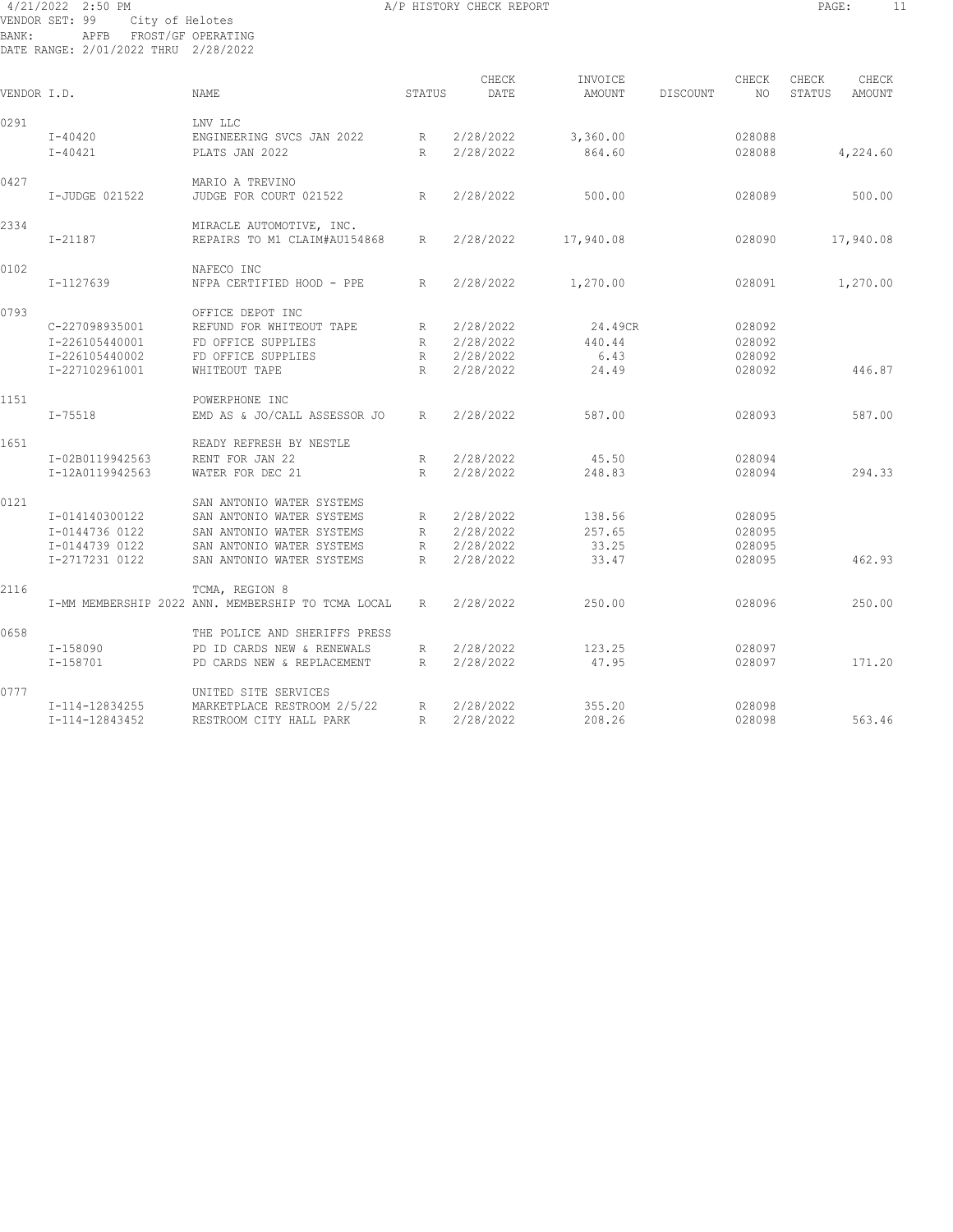| DAIL RANGL; 4/VI/4044 IARU -4/40/4044 |                |               |               |                   |                         |                                           |
|---------------------------------------|----------------|---------------|---------------|-------------------|-------------------------|-------------------------------------------|
| VENDOR I.D.                           | NAME           | STATUS        | CHECK<br>DATE | INVOICE<br>AMOUNT | CHECK<br>NO<br>DISCOUNT | CHECK<br>CHECK<br>STATUS<br><b>AMOUNT</b> |
| $\star$ $\star$<br>TOTALS * *         | NO.            |               |               | INVOICE AMOUNT    | <b>DISCOUNTS</b>        | CHECK AMOUNT                              |
| REGULAR CHECKS:                       | 101            |               |               | 587,823.99        | 0.00                    | 587,539.99                                |
| HAND CHECKS:                          | 0              |               |               | 0.00              | 0.00                    | 0.00                                      |
| DRAFTS:                               |                |               |               | 547.71            | 0.00                    | 547.71                                    |
| EFT:                                  | 0              |               |               | 0.00              | 0.00                    | 0.00                                      |
| NON CHECKS:                           | $\overline{c}$ |               |               | 0.00              | 0.00                    | 0.00                                      |
| VOID CHECKS:                          |                | 6 VOID DEBITS | 3, 125.51     |                   |                         |                                           |
|                                       |                | VOID CREDITS  | 3,409.51CR    | 284.00CR          | 0.00                    |                                           |
| $\Omega$<br>TOTAL ERRORS:             |                |               |               |                   |                         |                                           |
|                                       | NO.            |               |               | INVOICE AMOUNT    | <b>DISCOUNTS</b>        | CHECK AMOUNT                              |
| VENDOR SET: 99<br>BANK: APFB TOTALS:  | 110            |               |               | 588,087.70        | 0.00                    | 588,087.70                                |
| TOTALS:<br>BANK: APFB                 | 110            |               |               | 588,087.70        | 0.00                    | 588,087.70                                |
|                                       |                |               |               |                   |                         |                                           |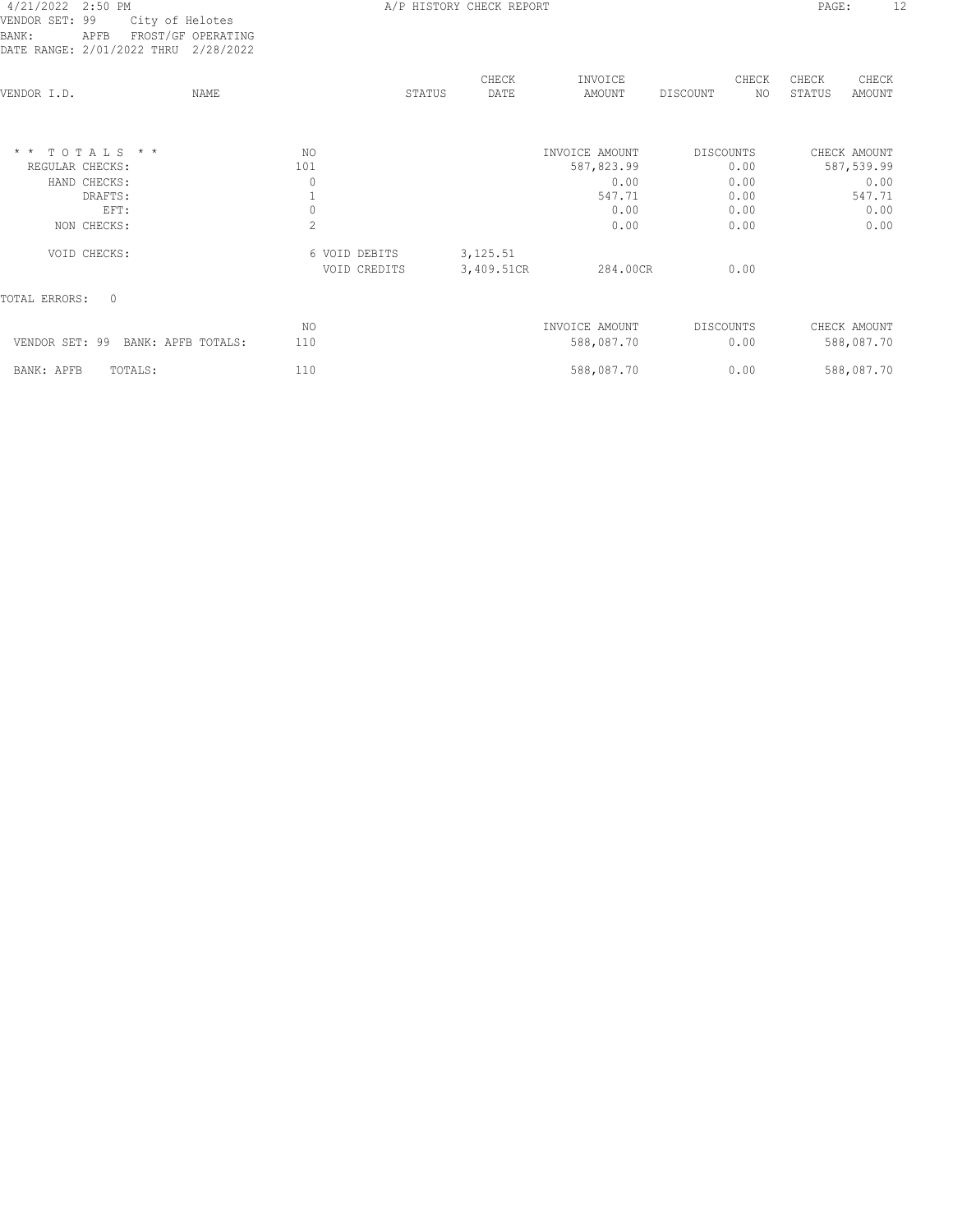#### 4/21/2022 2:50 PM A/P HISTORY CHECK REPORT PAGE: 13 VENDOR SET: 99 City of Helotes BANK: ARPF FROST/ARPA GRANT DATE RANGE: 2/01/2022 THRU 2/28/2022

| DATE RANGE: 2/01/2022 THRU           | 2/28/2022                           |                               |        |               |                   |                         |                                           |
|--------------------------------------|-------------------------------------|-------------------------------|--------|---------------|-------------------|-------------------------|-------------------------------------------|
| VENDOR I.D.                          | NAME                                |                               | STATUS | CHECK<br>DATE | INVOICE<br>AMOUNT | CHECK<br>DISCOUNT<br>NO | CHECK<br>CHECK<br>STATUS<br><b>AMOUNT</b> |
| 0489<br>I-19118721                   | TIETZE PLUMBING INC<br>WATER HEATER |                               | R      | 2/28/2022     | 23,979.00         | 001001                  | 23,979.00                                 |
| $*$ * TOTALS * *                     |                                     | NO.                           |        |               | INVOICE AMOUNT    | DISCOUNTS               | CHECK AMOUNT                              |
| REGULAR CHECKS:                      |                                     |                               |        |               | 23,979.00         | 0.00                    | 23,979.00                                 |
| HAND CHECKS:<br>DRAFTS:              |                                     | 0<br>0                        |        |               | 0.00<br>0.00      | 0.00<br>0.00            | 0.00<br>0.00                              |
| EFT:                                 |                                     | 0                             |        |               | 0.00              | 0.00                    | 0.00                                      |
| NON CHECKS:                          |                                     | $\mathbf{0}$                  |        |               | 0.00              | 0.00                    | 0.00                                      |
| VOID CHECKS:                         |                                     | 0 VOID DEBITS<br>VOID CREDITS |        | 0.00<br>0.00  | 0.00              | 0.00                    |                                           |
| $\circ$<br>TOTAL ERRORS:             |                                     |                               |        |               |                   |                         |                                           |
|                                      |                                     | NO.                           |        |               | INVOICE AMOUNT    | DISCOUNTS               | CHECK AMOUNT                              |
| VENDOR SET: 99<br>BANK: ARPF TOTALS: |                                     |                               |        |               | 23,979.00         | 0.00                    | 23,979.00                                 |
| BANK: ARPF<br>TOTALS:                |                                     |                               |        |               | 23,979.00         | 0.00                    | 23,979.00                                 |
|                                      |                                     |                               |        |               |                   |                         |                                           |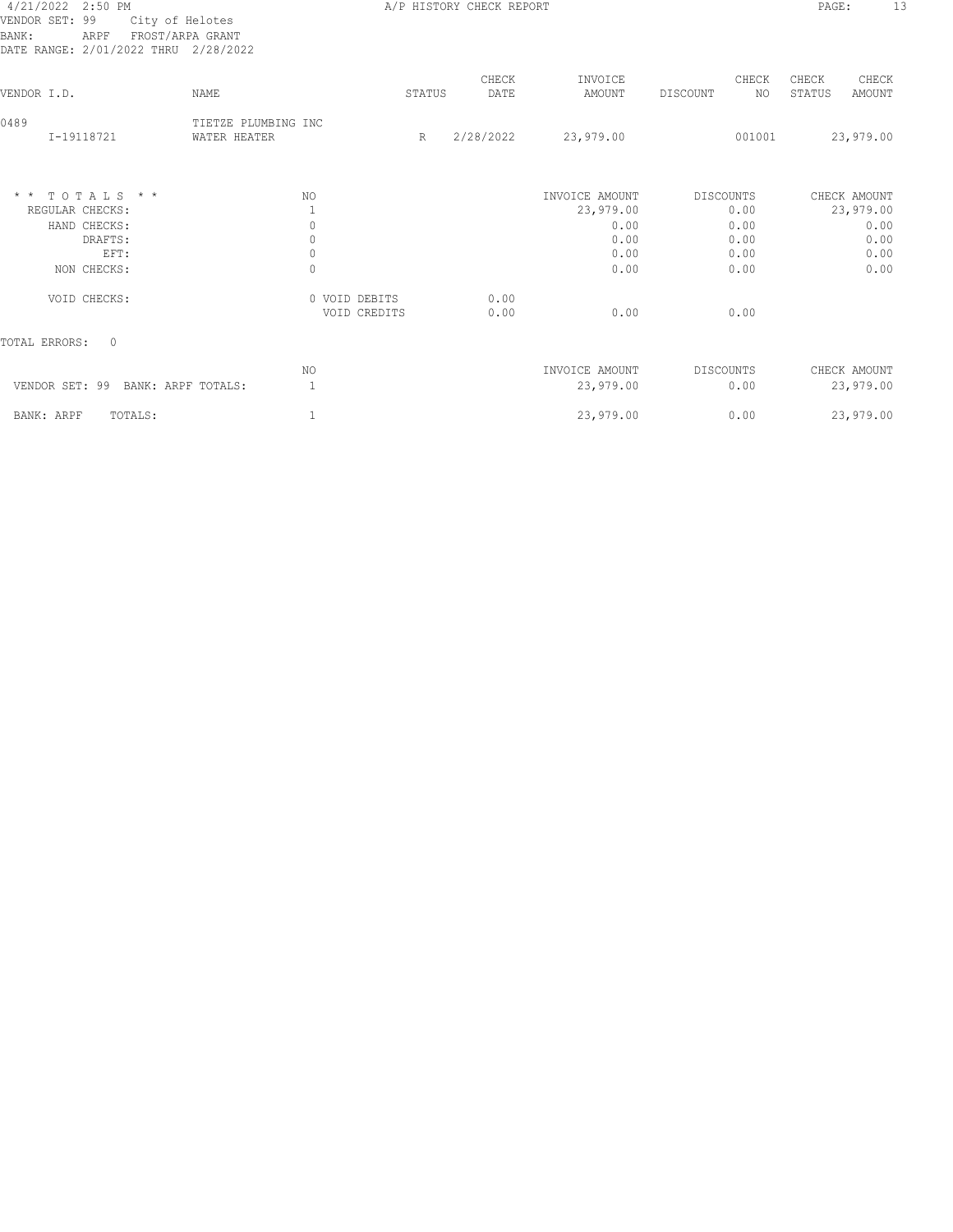#### 4/21/2022 2:50 PM A/P HISTORY CHECK REPORT PAGE: 14 VENDOR SET: 99 City of Helotes BANK: FBPY FROST/PAYROLL DATE RANGE: 2/01/2022 THRU 2/28/2022

| VENDOR I.D. |                                  | <b>NAME</b>                                                | STATUS  | CHECK<br>DATE          | INVOICE<br><b>AMOUNT</b> | DISCOUNT | CHECK<br>NO.     | CHECK<br>STATUS | CHECK<br>AMOUNT |
|-------------|----------------------------------|------------------------------------------------------------|---------|------------------------|--------------------------|----------|------------------|-----------------|-----------------|
| 0002        | I-TMRPR 020422                   | TEXAS MUNICIPAL RETIREMENT SYS<br>RETIREMENT CONTRIBUTIONS | D       | 2/04/2022              | 22,398.31                |          | 000000           |                 | 22,398.31       |
| 0002        |                                  | TEXAS MUNICIPAL RETIREMENT SYS                             |         |                        |                          |          |                  |                 |                 |
|             | I-TMRPR 021822                   | RETIREMENT CONTRIBUTIONS                                   | D       | 2/18/2022              | 21,895.73                |          | 000000           |                 | 21,895.73       |
| 0003        |                                  | I C M A RETIREMENT CORP                                    |         |                        |                          |          |                  |                 |                 |
|             | I-ICMPR 020422<br>I-ICPPR 020422 | RETIREMENT CONTRIBUTIONS<br>RETIREMENT CONTRIBUTION        | D<br>D. | 2/04/2022<br>2/04/2022 | 2,915.00<br>262.31       |          | 000000<br>000000 |                 | 3,177.31        |
| 0003        |                                  | I C M A RETIREMENT CORP                                    |         |                        |                          |          |                  |                 |                 |
|             | I-ICMPR 021822                   | RETIREMENT CONTRIBUTIONS                                   | D       | 2/18/2022              | 2,915.00                 |          | 000000           |                 |                 |
|             | I-ICPPR 021822                   | RETIREMENT CONTRIBUTION                                    | D       | 2/18/2022              | 98.62                    |          | 000000           |                 | 3,013.62        |
| 0296        |                                  | OFFICE OF ATTY GENERAL                                     |         |                        |                          |          |                  |                 |                 |
|             | I-CS PR 020422                   | CHILD SUPPORT                                              | D       | 2/04/2022              | 475.38                   |          | 000000           |                 | 475.38          |
| 0296        |                                  | OFFICE OF ATTY GENERAL                                     |         |                        |                          |          |                  |                 |                 |
|             | I-CS PR 021822                   | CHILD SUPPORT                                              | D.      | 2/18/2022              | 475.38                   |          | 000000           |                 | 475.38          |
| 1076        |                                  | BENEFIT WALLET                                             |         |                        |                          |          |                  |                 |                 |
|             | I-HS PR 020422                   | HEALTH SAVINGS NON CAF                                     | D       | 2/04/2022              | 286.14                   |          | 000000           |                 |                 |
|             | I-HSAPR 020422                   | HEALTH SAVINGS ACCOUNT                                     | D.      | 2/04/2022              | 711.09                   |          | 000000           |                 | 997.23          |
| 1076        |                                  | BENEFIT WALLET                                             |         |                        |                          |          |                  |                 |                 |
|             | C-HSA ADJ 021822                 | BENEFIT WALLET                                             | D       | 2/18/2022              | 45.19CR                  |          | 000000           |                 |                 |
|             | I-HS PR 021822<br>I-HSAPR 021822 | HEALTH SAVINGS NON CAF<br>HEALTH SAVINGS ACCOUNT           | D<br>D. | 2/18/2022<br>2/18/2022 | 356.33<br>599.40         |          | 000000<br>000000 |                 | 910.54          |
| 1692        |                                  | FROST BANK                                                 |         |                        |                          |          |                  |                 |                 |
|             | I-T1 PR 020422                   | FEDERAL WITHHOLDING                                        | D       | 2/04/2022              | 11,929.23                |          | 000000           |                 |                 |
|             | I-T3 PR 020422                   | FICA PAYABLE                                               | D       | 2/04/2022              | 18,963.70                |          | 000000           |                 |                 |
|             | I-T4 PR 020422                   | MEDICARE WITHHOLDING                                       | D.      | 2/04/2022              | 4,435.16                 |          | 000000           |                 | 35,328.09       |
| 1692        |                                  | FROST BANK                                                 |         |                        |                          |          |                  |                 |                 |
|             | I-T1 PR 021822                   | FEDERAL WITHHOLDING                                        | D       | 2/18/2022              | 11,161.60                |          | 000000           |                 |                 |
|             | I-T3 PR 021822                   | FICA PAYABLE                                               | D       | 2/18/2022              | 18,375.90                |          | 000000           |                 |                 |
|             | I-T4 PR 021822                   | MEDICARE WITHHOLDING                                       | D.      | 2/18/2022              | 4,297.60                 |          | 000000           |                 | 33,835.10       |
| 2151        |                                  | ICMA-RC RETIREMENT (ROTH)                                  |         |                        |                          |          |                  |                 |                 |
|             | I-ROTPR 020422                   | ICMA ROTH                                                  | D       | 2/04/2022              | 494.23                   |          | 000000           |                 | 494.23          |
| 2151        |                                  | ICMA-RC RETIREMENT (ROTH)                                  |         |                        |                          |          |                  |                 |                 |
|             | I-ROTPR 021822                   | ICMA ROTH                                                  | D       | 2/18/2022              | 494.23                   |          | 000000           |                 | 494.23          |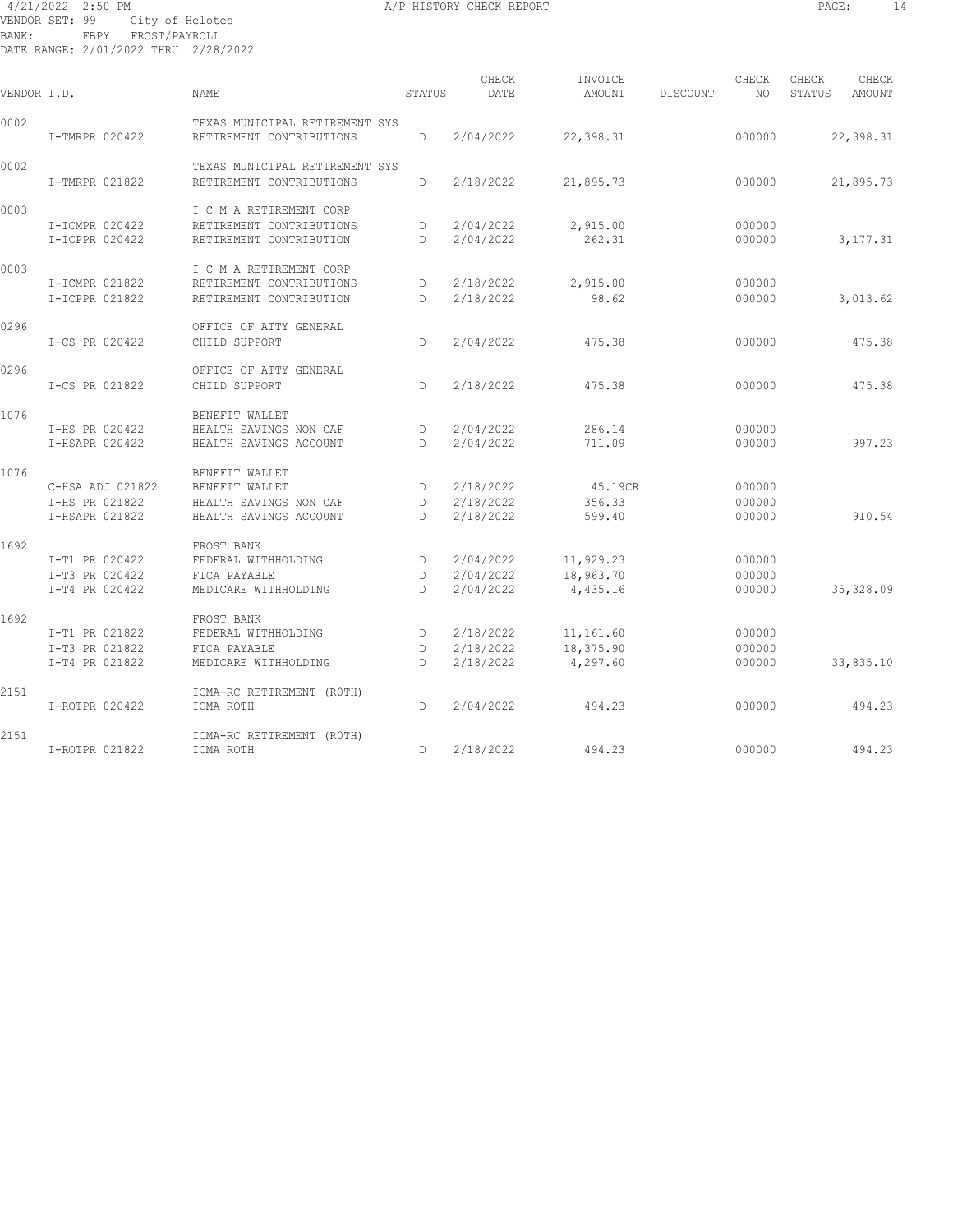|             | 4/21/2022 2:50 PM                    |                                             |              | A/P HISTORY CHECK REPORT |          |          |        | PAGE:  |           |
|-------------|--------------------------------------|---------------------------------------------|--------------|--------------------------|----------|----------|--------|--------|-----------|
|             | VENDOR SET: 99<br>City of Helotes    |                                             |              |                          |          |          |        |        |           |
| BANK:       | FROST/PAYROLL<br>FBPY                |                                             |              |                          |          |          |        |        |           |
|             | DATE RANGE: 2/01/2022 THRU 2/28/2022 |                                             |              |                          |          |          |        |        |           |
|             |                                      |                                             |              | CHECK                    | INVOICE  |          | CHECK  | CHECK  | CHECK     |
| VENDOR I.D. |                                      | <b>NAME</b>                                 | STATUS       | DATE                     | AMOUNT   | DISCOUNT | NO.    | STATUS | AMOUNT    |
|             |                                      |                                             |              |                          |          |          |        |        |           |
| 0341        |                                      | AFLAC INC                                   |              |                          |          |          |        |        |           |
|             | I-AF PR 010722                       | AFLAC NON CAF                               | R            | 2/10/2022                | 13.14    |          | 028039 |        |           |
|             | I-AF PR 012122                       | AFLAC NON CAF                               | R            | 2/10/2022                | 13.14    |          | 028039 |        |           |
|             | I-AFLPR 010722                       | SUB INS CAF                                 | R            | 2/10/2022                | 223.50   |          | 028039 |        |           |
|             | I-AFLPR 012122                       | SUB INS CAF                                 | R            | 2/10/2022                | 223.50   |          | 028039 |        | 473.28    |
| 1323        |                                      | COLONIAL LIFE & ACCIDENT INS C              |              |                          |          |          |        |        |           |
|             | I-CL PR 010722                       | COLONIAL LIFE NON CAF                       | R            | 2/10/2022                | 99.61    |          | 028040 |        |           |
|             | I-CL PR 012122                       | COLONIAL LIFE NON CAF                       | $\mathbb{R}$ | 2/10/2022                | 99.61    |          | 028040 |        |           |
|             | I-CLCPR 010722                       | SUB INS CAF                                 | $\mathbb{R}$ | 2/10/2022                | 430.97   |          | 028040 |        |           |
|             | I-CLCPR 012122                       | SUB INS CAF                                 | R            | 2/10/2022                | 430.97   |          | 028040 |        | 1,061.16  |
| 0008        |                                      | STANDARD INSURANCE INC                      |              |                          |          |          |        |        |           |
|             |                                      | D-LIFE ADJ CORR 0122 STANDARD INSURANCE INC | R            | 2/10/2022                | 169.13   |          | 028041 |        |           |
|             | I-LFEPR 010722                       | LIFE INS                                    | R            | 2/10/2022                | 1,927.86 |          | 028041 |        |           |
|             | I-LFEPR 012122                       | LIFE INS                                    | R            | 2/10/2022                | 1,927.86 |          | 028041 |        | 4,024.85  |
| 2030        |                                      | UNITEDHEALTHCARE INS COMPANY I              |              |                          |          |          |        |        |           |
|             | D-HEA ADJ FIN 0122                   | UNITEDHEALTHCARE INS COMPANY I              | $\mathbb{R}$ | 2/10/2022                | 2,108.44 |          | 028043 |        |           |
|             | D-VIS ADJ FIN 0122                   | UNITEDHEALTHCARE INS COMPANY I              | R            | 2/10/2022                | 16.38    |          | 028043 |        |           |
|             | I-DEN ADJ FIN 0122                   | UNITEDHEALTHCARE INS COMPANY I              | $\mathbb{R}$ | 2/10/2022                | 52.79    |          | 028043 |        |           |
|             | I-DENPR 010722                       | DENTAL INSURANCE                            | R            | 2/10/2022                | 829.00   |          | 028043 |        |           |
|             | I-DENPR 012122                       | DENTAL INSURANCE                            | R            | 2/10/2022                | 829.00   |          | 028043 |        |           |
|             | I-DTLPR 010722                       | DENTAL INS                                  | $\mathbb{R}$ | 2/10/2022                | 564.59   |          | 028043 |        |           |
|             | I-DTLPR 012122                       | DENTAL INS                                  | $\mathbb{R}$ | 2/10/2022                | 564.59   |          | 028043 |        |           |
|             | I-DVIPR 010722                       | DEPENDANT VISION                            | R            | 2/10/2022                | 151.00   |          | 028043 |        |           |
|             | I-DVIPR 012122                       | DEPENDANT VISION                            | R            | 2/10/2022                | 151.00   |          | 028043 |        |           |
|             | I-HEAPR 010722                       | HEALTH INSURANCE                            | R            | 2/10/2022                | 9,079.48 |          | 028043 |        |           |
|             | I-HEAPR 012122                       | HEALTH INSURANCE                            | R            | 2/10/2022                | 9,079.48 |          | 028043 |        |           |
|             | I-MEDPR 010722                       | HEALTH INS                                  | R            | 2/10/2022                | 6,324.69 |          | 028043 |        |           |
|             | I-MEDPR 012122                       | HEALTH INS                                  | R            | 2/10/2022                | 6,324.69 |          | 028043 |        |           |
|             | I-VISPR 010722                       | VISION INS CAF                              | R            | 2/10/2022                | 213.04   |          | 028043 |        |           |
|             | I-VISPR 012122                       | VISION INS CAF                              | R            | 2/10/2022                | 213.04   |          | 028043 |        | 36,501.21 |

PAGE: 15

| NO. |                    |                               |                | CHECK AMOUNT      |
|-----|--------------------|-------------------------------|----------------|-------------------|
| 4   | 42,060.50          |                               |                | 42,060.50         |
| 0   |                    | 0.00                          | 0.00           | 0.00              |
| 12  |                    | 123, 495.15                   | 0.00           | 123, 495.15       |
|     |                    | 0.00                          | 0.00           | 0.00              |
| 0   |                    | 0.00                          | 0.00           | 0.00              |
|     | 0.00               |                               |                |                   |
|     | 0.00               | 0.00                          | 0.00           |                   |
|     |                    |                               |                |                   |
| NO. |                    | INVOICE AMOUNT                | DISCOUNTS      | CHECK AMOUNT      |
| 16  |                    | 165,555.65                    | 0.00           | 165,555.65        |
| 16  |                    | 165,555.65                    | 0.00           | 165,555.65        |
|     | BANK: FBPY TOTALS: | 0 VOID DEBITS<br>VOID CREDITS | INVOICE AMOUNT | DISCOUNTS<br>0.00 |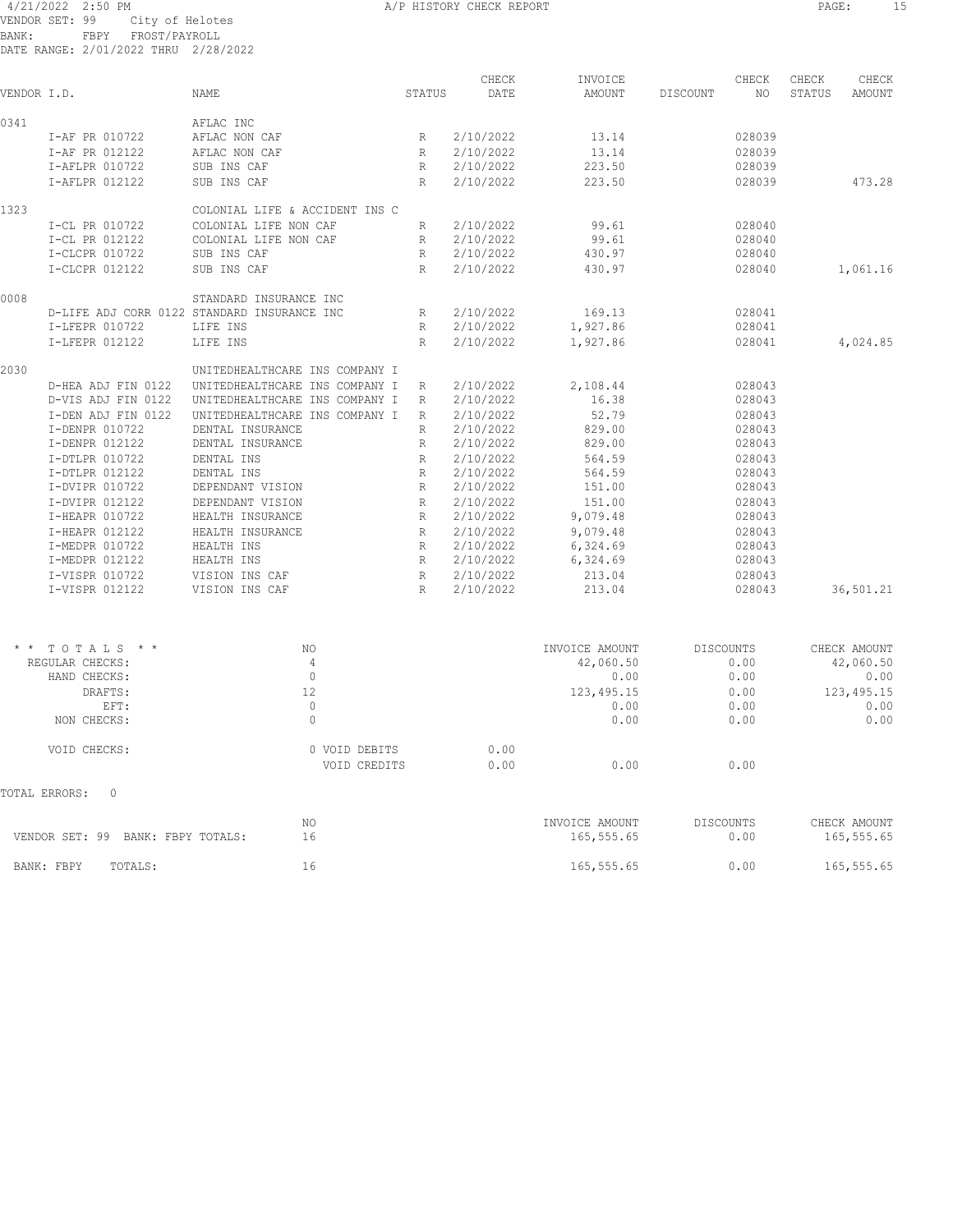## VENDOR SET: 99 City of Helotes BANK: FCAP FROST/CITY-EDC CAP

A/P HISTORY CHECK REPORT PAGE: 16

| DATE RANGE: 2/01/2022 THRU           | 2/28/2022                                               |        |               |                             |                         |                                           |
|--------------------------------------|---------------------------------------------------------|--------|---------------|-----------------------------|-------------------------|-------------------------------------------|
| VENDOR I.D.                          | NAME                                                    | STATUS | CHECK<br>DATE | INVOICE<br>AMOUNT           | CHECK<br>ΝO<br>DISCOUNT | CHECK<br>CHECK<br>STATUS<br><b>AMOUNT</b> |
| 1886<br>I-1769278                    | FORD MOTOR CREDIT COMPANY LLC<br>FOPD CID LEASE PAYMENT | R      | 2/10/2022     | 10,277.85                   | 007584                  | 10,277.85                                 |
| $*$ * TOTALS * *<br>REGULAR CHECKS:  | NO                                                      |        |               | INVOICE AMOUNT<br>10,277.85 | DISCOUNTS<br>0.00       | CHECK AMOUNT<br>10,277.85                 |
| HAND CHECKS:                         | 0                                                       |        |               | 0.00                        | 0.00                    | 0.00                                      |
| DRAFTS:                              | 0                                                       |        |               | 0.00                        | 0.00                    | 0.00                                      |
| EFT:                                 | 0                                                       |        |               | 0.00                        | 0.00                    | 0.00                                      |
| NON CHECKS:                          | 0                                                       |        |               | 0.00                        | 0.00                    | 0.00                                      |
| VOID CHECKS:                         | 0 VOID DEBITS<br>VOID CREDITS                           |        | 0.00<br>0.00  | 0.00                        | 0.00                    |                                           |
| TOTAL ERRORS:<br>$\Omega$            |                                                         |        |               |                             |                         |                                           |
|                                      | NO.                                                     |        |               | INVOICE AMOUNT              | DISCOUNTS               | CHECK AMOUNT                              |
| VENDOR SET: 99<br>BANK: FCAP TOTALS: |                                                         |        |               | 10,277.85                   | 0.00                    | 10,277.85                                 |
| BANK: FCAP<br>TOTALS:                |                                                         |        |               | 10,277.85                   | 0.00                    | 10,277.85                                 |
|                                      |                                                         |        |               |                             |                         |                                           |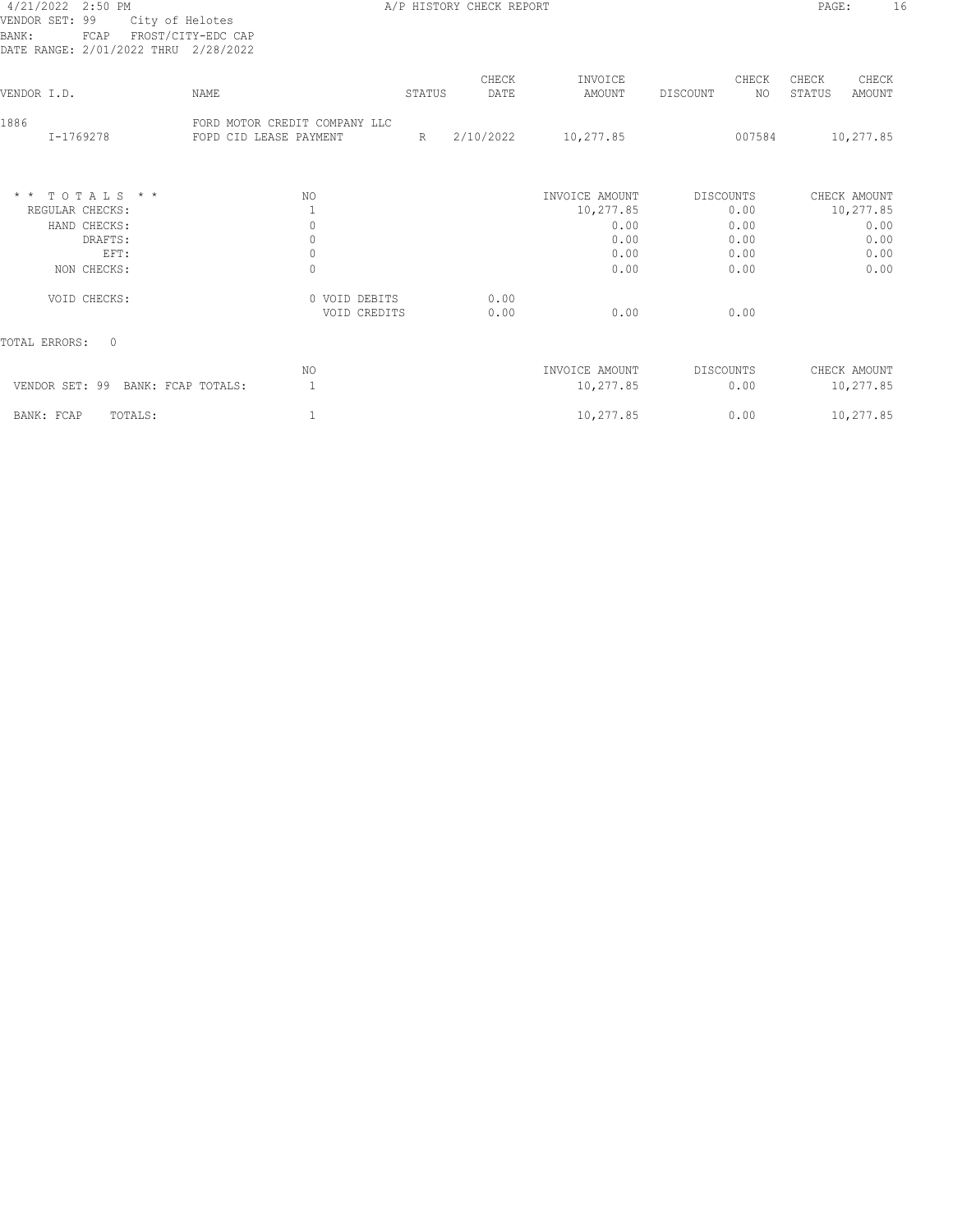#### 4/21/2022 2:50 PM A/P HISTORY CHECK REPORT PAGE: 17 VENDOR SET: 99 City of Helotes BANK: FEDC FROST/EDC OPERATING DATE RANGE: 2/01/2022 THRU 2/28/2022

| VENDOR I.D. |                                        | NAME                                                                                 | STATUS | CHECK<br>DATE          | INVOICE<br>AMOUNT    | DISCOUNT | CHECK<br>NO      | CHECK<br>STATUS | CHECK<br>AMOUNT |
|-------------|----------------------------------------|--------------------------------------------------------------------------------------|--------|------------------------|----------------------|----------|------------------|-----------------|-----------------|
| 1488        | $I - 0124 - 2022$                      | HELOTES AREA CHAMBER OF COMMER<br>SPONSOR TABLE AT CHAMBER DINN                      | R      | 2/03/2022              | 750.00               |          | 002171           |                 | 750.00          |
| 1883        | I-3029485                              | XEROX CORPORATION<br>EDC OFFICE LEASE<br>R                                           |        | 2/03/2022              | 429.84               |          | 002172           |                 | 429.84          |
| 0021        |                                        | A T & T MOBILITY<br>I-DEC 21 EDC PHTABL EDC PHONE AND TABLET DEC 21 R                |        | 2/10/2022              | 77.81                |          | 002173           |                 | 77.81           |
| 0643        | I-33163                                | DAVIDSON & TROILO REAM & GARZA<br>EDC LEGAL FEES                                     | R      |                        | 2/10/2022 798.00     |          | 002174           |                 | 798.00          |
| 1488        | I-1022-2022                            | HELOTES AREA CHAMBER OF COMMER<br>EDC GIFT CARD SPONSORSHIP                          | R      | 2/10/2022              | 10,000.00            |          | 002175           |                 | 10,000.00       |
| 1909        |                                        | HELOTES FESTIVAL ASSOCIATION I<br>I-2022 CORNYVAL SPON SPONSORSHIP FOR CORNYVAL 2022 | R      |                        | 2/10/2022 3,500.00   |          | 002176           |                 | 3,500.00        |
| 0042        | I-3002859843 0122<br>I-3004084254 0122 | CITY PUBLIC SERVICE<br>OTH SECURITY LIGHTING<br>EDC OFFICE LIGHTING                  | R<br>R | 2/18/2022<br>2/18/2022 | 56.99<br>151.38      |          | 002177<br>002177 |                 | 208.37          |
| 1865        | I-51260                                | ESD AND ASSOCIATES<br>EDC WEBSITE MAINT FEB 2022 R                                   |        | 2/18/2022              | 500.00               |          | 002178           |                 | 500.00          |
| 1843        | I-Q4 2021 380 EDC                      | TEXAS DEVELOPERS LLC<br>EDC BMC 380 PYMT Q4 2021 R                                   |        |                        | 2/18/2022 225,019.96 |          | 002179           |                 | 225,019.96      |
| 0921        | I-SA110343                             | VANGUARD CLEANING SYSTEM INC<br>EDC OFFICE CLEANING JAN 2022 R                       |        | 2/18/2022              | 125.00               |          | 002180           |                 | 125.00          |
| 0021        | I-01092022 EDC                         | A T & T MOBILITY<br>EDC PHONE & TABLET DEC 21 R                                      |        | 2/28/2022              | 70.87                |          | 002181           |                 | 70.87           |
| 2187        | C-GG 1221<br>$I-GG 0122$               | CITIBANK NA<br>SIMPLISAFE AND TAX REFUND<br>EDC SECURITY SYSTEM                      | R<br>R | 2/28/2022<br>2/28/2022 | 3.80CR<br>24.99      |          | 002182<br>002182 |                 | 21.19           |
| 0643        | I-33669                                | DAVIDSON & TROILO REAM & GARZA<br>EDC LEGAL FEES JAN 2022                            | R      | 2/28/2022              | 534.80               |          | 002183           |                 | 534.80          |
| 1861        | $I-151$                                | E DEPTUCH AND SON #1 LLC<br>EDC OFFICE LEASE FEB 2022                                | R      |                        | 2/28/2022 1,100.00   |          | 002184           |                 | 1,100.00        |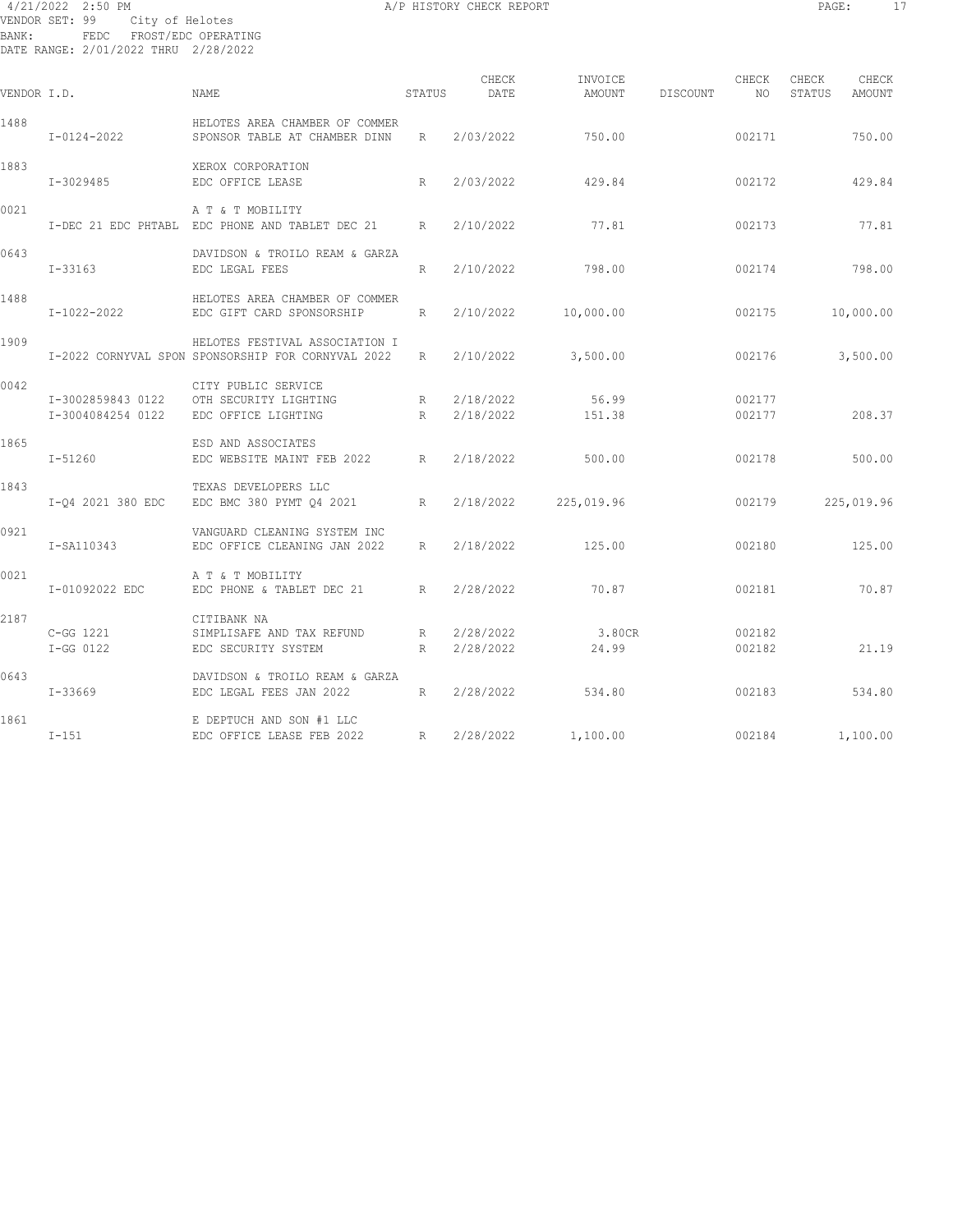| 4/21/2022 2:50 PM |                                      |
|-------------------|--------------------------------------|
| VENDOR SET: 99    | City of Helotes                      |
| BANK:             | FEDC FROST/EDC OPERATING             |
|                   | DATE RANGE: 2/01/2022 THRU 2/28/2022 |

A/P HISTORY CHECK REPORT PAGE: 18

| VENDOR I.D.     |                                                                                 | <b>NAME</b>                                           |                                                                       | STATUS | CHECK<br>DATE | INVOICE<br>AMOUNT                                            | CHECK<br>NO.<br>DISCOUNT                                 | CHECK<br>STATUS | CHECK<br>AMOUNT                                            |
|-----------------|---------------------------------------------------------------------------------|-------------------------------------------------------|-----------------------------------------------------------------------|--------|---------------|--------------------------------------------------------------|----------------------------------------------------------|-----------------|------------------------------------------------------------|
| 1766            | $I - 162$                                                                       | MARTIN R TERRY JR<br>OTH PARKING LEASE                |                                                                       | R      | 2/28/2022     | 400.00                                                       | 002185                                                   |                 | 400.00                                                     |
| 0145            | I-0068470020622                                                                 | TIME WARNER CABLE SAN ANTONIO<br>EDC CABLE & INTERNET |                                                                       | R      | 2/28/2022     | 167.47                                                       | 002186                                                   |                 | 167.47                                                     |
| $\star$ $\star$ | TOTALS * *<br>REGULAR CHECKS:<br>HAND CHECKS:<br>DRAFTS:<br>EFT:<br>NON CHECKS: |                                                       | NO.<br>16<br>$\mathbf 0$<br>$\mathbb O$<br>$\mathbb O$<br>$\mathbb O$ |        |               | INVOICE AMOUNT<br>243,703.31<br>0.00<br>0.00<br>0.00<br>0.00 | <b>DISCOUNTS</b><br>0.00<br>0.00<br>0.00<br>0.00<br>0.00 |                 | CHECK AMOUNT<br>243,703.31<br>0.00<br>0.00<br>0.00<br>0.00 |
|                 | VOID CHECKS:                                                                    |                                                       | 0 VOID DEBITS<br>VOID CREDITS                                         |        | 0.00<br>0.00  | 0.00                                                         | 0.00                                                     |                 |                                                            |
|                 | TOTAL ERRORS:<br>$\circ$                                                        |                                                       |                                                                       |        |               |                                                              |                                                          |                 |                                                            |
|                 | VENDOR SET: 99<br>BANK: FEDC TOTALS:                                            |                                                       | NO.<br>16                                                             |        |               | INVOICE AMOUNT<br>243,703.31                                 | <b>DISCOUNTS</b><br>0.00                                 |                 | CHECK AMOUNT<br>243,703.31                                 |
|                 | BANK: FEDC<br>TOTALS:                                                           |                                                       | 16                                                                    |        |               | 243,703.31                                                   | 0.00                                                     |                 | 243,703.31                                                 |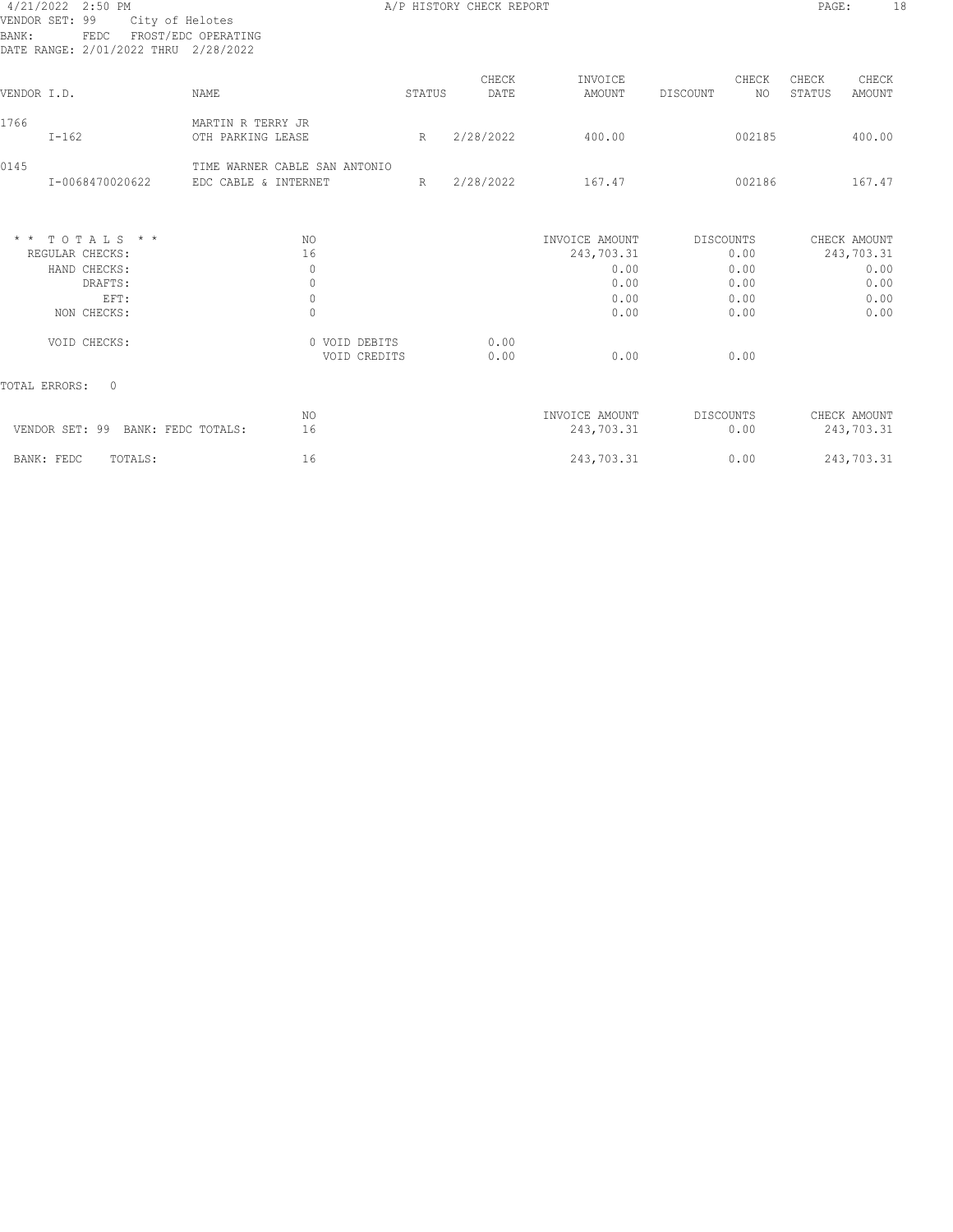### 4/21/2022 2:50 PM A/P HISTORY CHECK REPORT PAGE: 19 VENDOR SET: 99 City of Helotes BANK: FMCT FROST/MC TECHNOLOGY

| i<br>٠<br>-<br>. .<br>۰. |  |
|--------------------------|--|
|                          |  |

| FROST/MC TECHNOLOGY<br>2/28/2022                    |                          |                               |                   |                         |                                    |
|-----------------------------------------------------|--------------------------|-------------------------------|-------------------|-------------------------|------------------------------------|
| NAME                                                |                          | CHECK<br>DATE                 | INVOICE<br>AMOUNT | CHECK<br>DISCOUNT<br>NO | CHECK<br>CHECK<br>AMOUNT<br>STATUS |
| UTILITY DATA SYSTEMS INC<br>COURT SOFTWARE FEB 2022 | R                        | 2/28/2022                     | 741.00            | 001248                  | 741.00                             |
| NO.                                                 |                          |                               | INVOICE AMOUNT    | DISCOUNTS               | CHECK AMOUNT                       |
|                                                     |                          |                               | 741.00            | 0.00                    | 741.00                             |
| 0                                                   |                          |                               | 0.00              | 0.00                    | 0.00                               |
|                                                     |                          |                               |                   |                         | 0.00                               |
| $\Omega$                                            |                          |                               | 0.00              | 0.00                    | 0.00<br>0.00                       |
|                                                     |                          |                               |                   |                         |                                    |
|                                                     |                          | 0.00                          |                   |                         |                                    |
|                                                     |                          | 0.00                          | 0.00              | 0.00                    |                                    |
|                                                     |                          |                               |                   |                         |                                    |
| NO.                                                 |                          |                               | INVOICE AMOUNT    | DISCOUNTS               | CHECK AMOUNT                       |
| VENDOR SET: 99 BANK: FMCT TOTALS:<br>$\mathbf{1}$   |                          |                               | 741.00            | 0.00                    | 741.00                             |
|                                                     |                          |                               | 741.00            | 0.00                    | 741.00                             |
|                                                     | $\mathbf{0}$<br>$\Omega$ | 0 VOID DEBITS<br>VOID CREDITS | STATUS            | 0.00<br>0.00            | 0.00<br>0.00                       |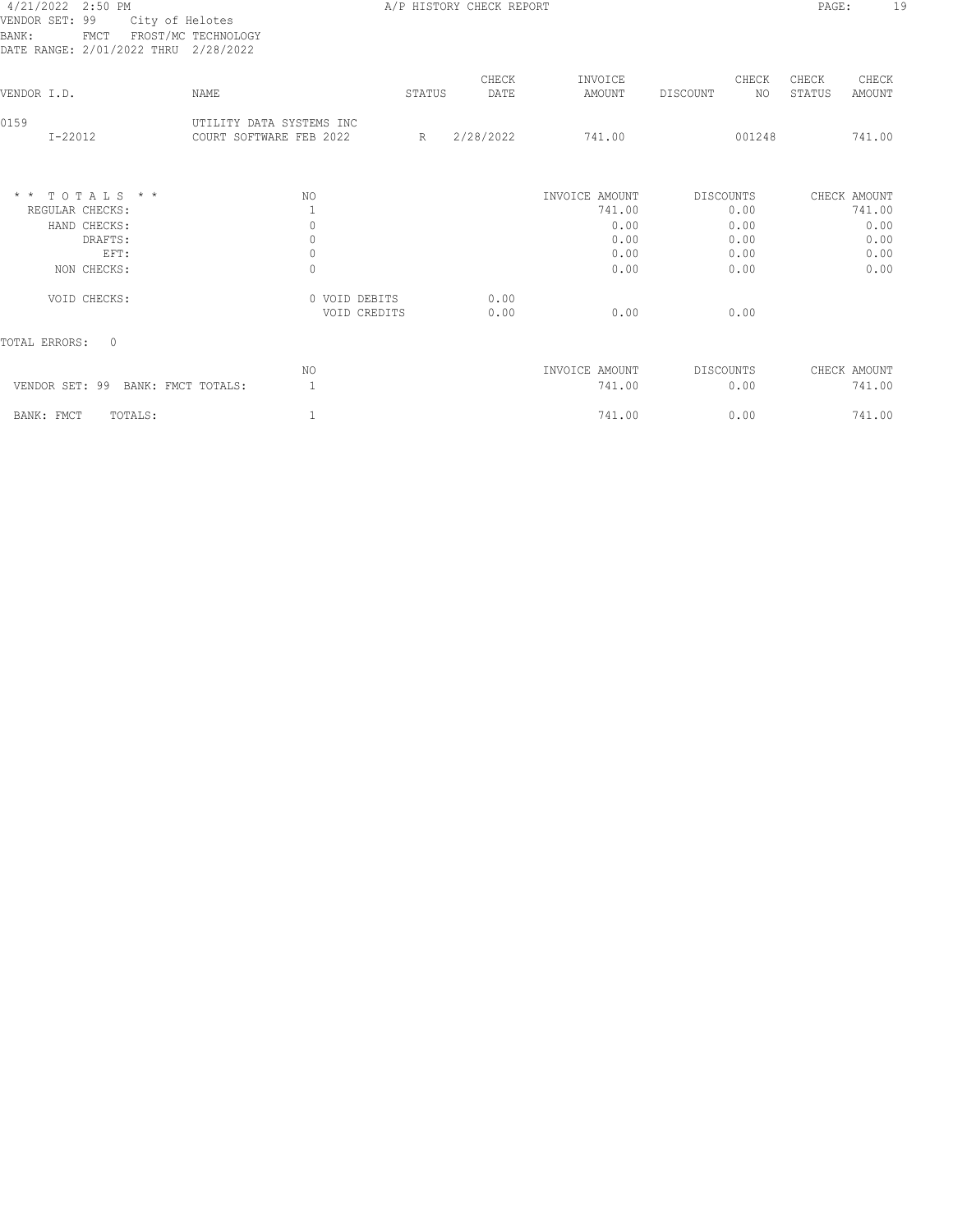# 1/21/2022 2:50 PM<br>VENDOR SET: 99 C<br>BANK: FSTRT F<br>DATE RANGE: 2/01/202 BANK: FSTRT FROST/STREET MAINTENANCE

A/P HISTORY CHECK REPORT **PAGE:** 20

| VENDOR SET: 99<br>City of Helotes<br>FSTRT FROST/STREET MAINTENANCE<br>BANK:<br>DATE RANGE: 2/01/2022 THRU 2/28/2022 |                                                                 |        |               |                                  |                           |                                    |
|----------------------------------------------------------------------------------------------------------------------|-----------------------------------------------------------------|--------|---------------|----------------------------------|---------------------------|------------------------------------|
| VENDOR I.D.                                                                                                          | <b>NAME</b>                                                     | STATUS | CHECK<br>DATE | INVOICE<br>AMOUNT                | CHECK<br>DISCOUNT<br>NO.  | CHECK<br>CHECK<br>STATUS<br>AMOUNT |
| 1049<br>I-14733                                                                                                      | SAFELANE TRAFFIC SUPPLY LLC<br>STREET SIGNS, YELLOW TAPE, MOU R |        | 2/28/2022     | 495.00                           | 001155                    | 495.00                             |
| $*$ * TOTALS * *<br>REGULAR CHECKS:<br>HAND CHECKS:                                                                  | NO.<br>$\mathbf{0}$                                             |        |               | INVOICE AMOUNT<br>495.00<br>0.00 | DISCOUNTS<br>0.00<br>0.00 | CHECK AMOUNT<br>495.00<br>0.00     |
| DRAFTS:<br>EFT:<br>NON CHECKS:                                                                                       | $\mathbb O$<br>$\circ$<br>$\Omega$                              |        |               | 0.00<br>0.00<br>0.00             | 0.00<br>0.00<br>0.00      | 0.00<br>0.00<br>0.00               |
| VOID CHECKS:                                                                                                         | 0 VOID DEBITS<br>VOID CREDITS                                   |        | 0.00<br>0.00  | 0.00                             | 0.00                      |                                    |
| TOTAL ERRORS:<br>$\Omega$                                                                                            |                                                                 |        |               |                                  |                           |                                    |
| VENDOR SET: 99<br>BANK: FSTRT TOTALS:                                                                                | NO.<br>1                                                        |        |               | INVOICE AMOUNT<br>495.00         | DISCOUNTS<br>0.00         | CHECK AMOUNT<br>495.00             |
| BANK: FSTRT<br>TOTALS:                                                                                               |                                                                 |        |               | 495.00                           | 0.00                      | 495.00                             |

REPORT TOTALS: 1,032,839.51 0.00 1,032,839.51 0.00 1,032,839.51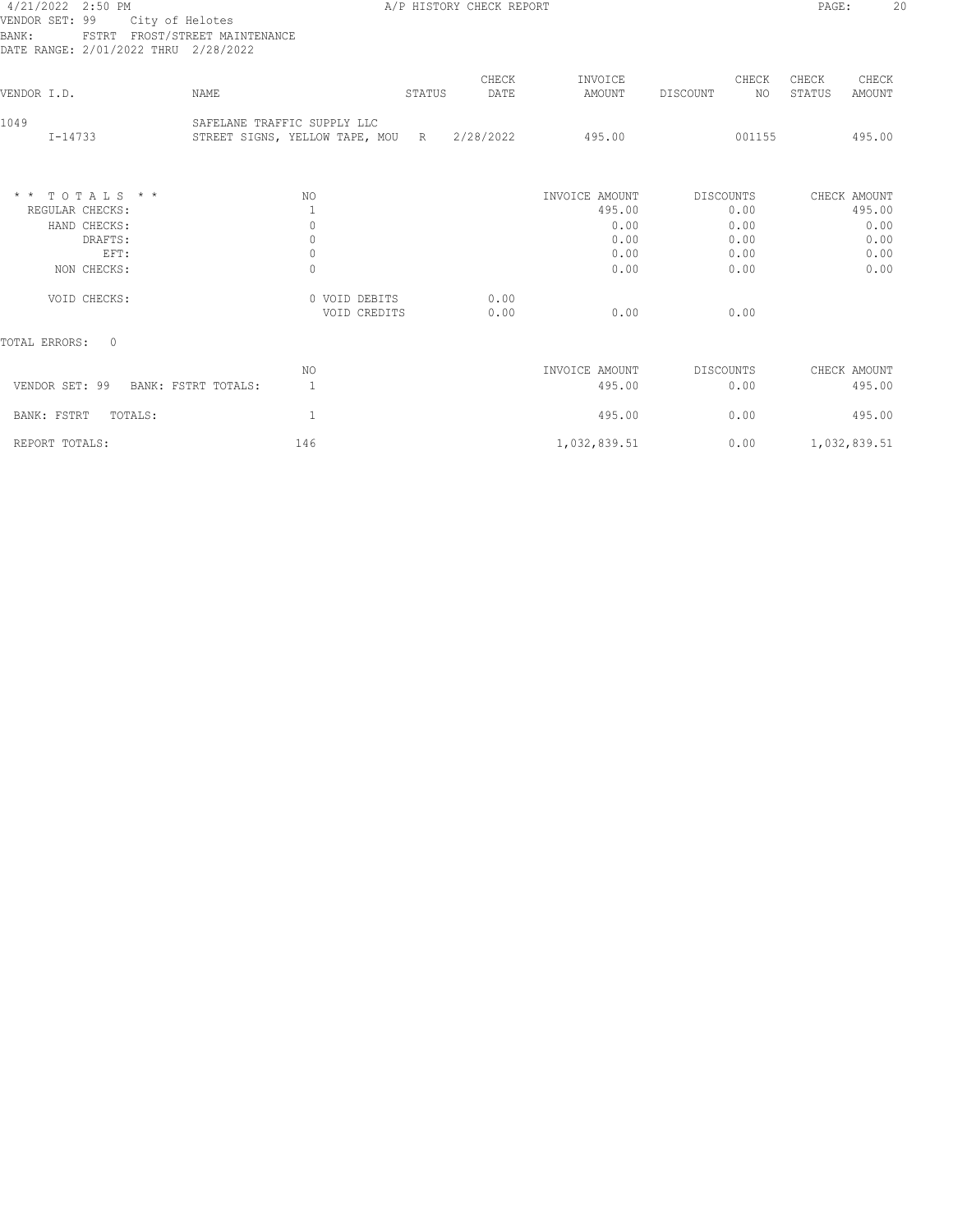SELECTION CRITERIA

| VENDOR SET: 99-AP VENDOR LIST<br>VENDOR:<br>ALL<br>BANK CODES: All<br>FUNDS: All                                                                                              |                                                                                      |
|-------------------------------------------------------------------------------------------------------------------------------------------------------------------------------|--------------------------------------------------------------------------------------|
| CHECK SELECTION                                                                                                                                                               |                                                                                      |
| CHECK RANGE: 000000 THRU 999999<br>INCLUDE ALL VOIDS: YES                                                                                                                     | DATE RANGE: 2/01/2022 THRU 2/28/2022<br>CHECK AMOUNT RANGE: 0.00 THRU 999,999,999.99 |
| PRINT OPTIONS<br>SEQUENCE:                                                                                                                                                    | CHECK NUMBER                                                                         |
| PRINT TRANSACTIONS: YES<br>PRINT G/L:<br>UNPOSTED ONLY:<br>EXCLUDE UNPOSTED: NO<br>MANUAL ONLY:<br>STUB COMMENTS:<br>REPORT FOOTER:<br>CHECK STATUS:<br>PRINT STATUS: * - All | NO<br>NO <sub>N</sub><br>NO<br>NO<br>NO<br>NO <sub>N</sub>                           |
|                                                                                                                                                                               |                                                                                      |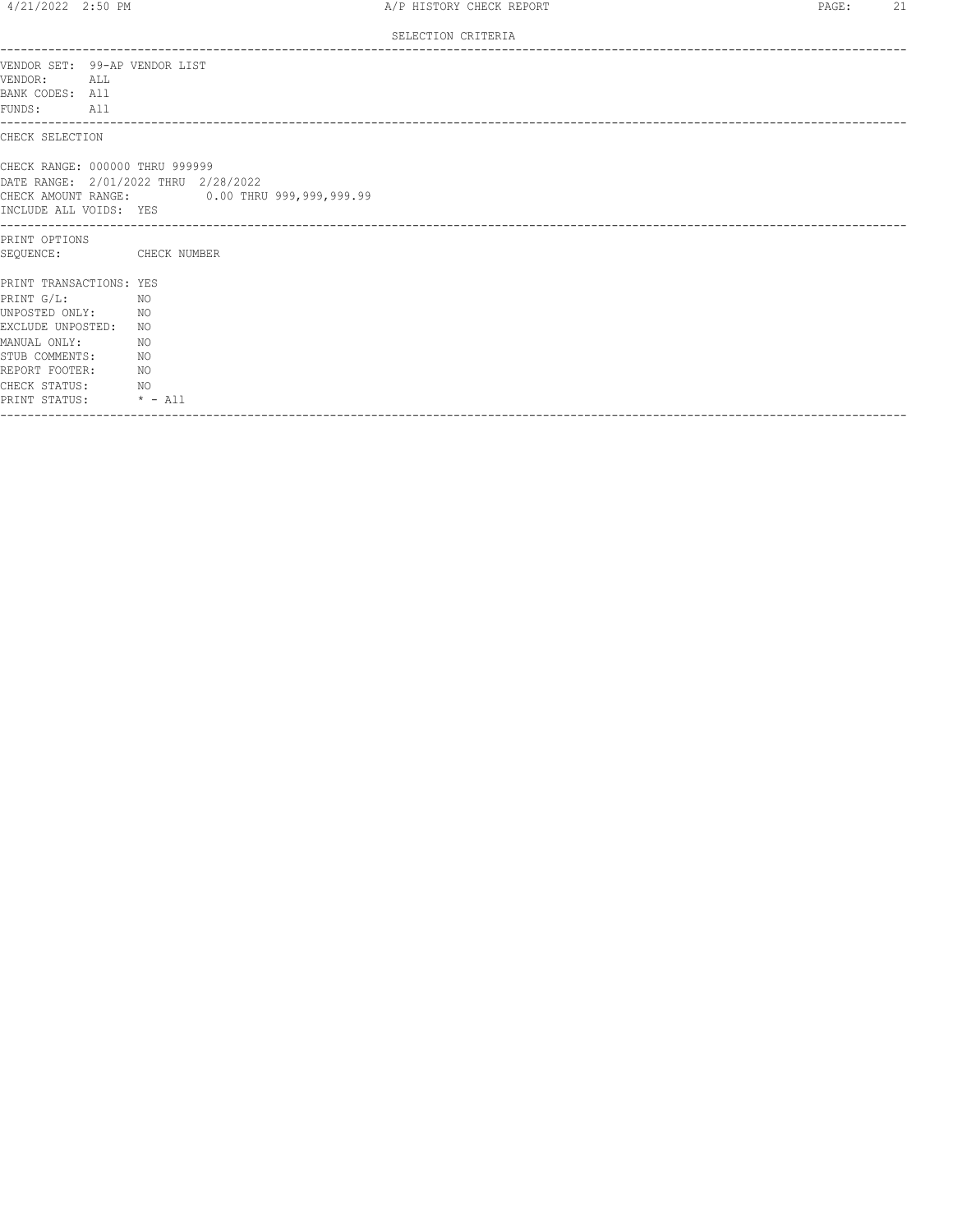#### 4/21/2022 2:49 PM P A Y R O L L H I S T O R Y R E P O R T PAGE: 1 PAYROLL NO#: 01 - CITY OF HELOTES SORTED BY EMPLOYEE NO# DATE: 2/01/2022 THRU 2/28/2022

R E P O R T T O T A L S

| NBR CHECKS                                   | 1ST - OUARTER TOTALS | 145 CHECK(S) | 2ND - OUARTER TOTALS | 0 CHECK(S)    | 3RD - OUARTER TOTALS<br>0 CHECK(S) |               | 4TH - OUARTER TOTALS<br>0 CHECK(S) |               | $***$ TOTAL $**$ | 145 CHECK(S)  |
|----------------------------------------------|----------------------|--------------|----------------------|---------------|------------------------------------|---------------|------------------------------------|---------------|------------------|---------------|
| NET                                          |                      | 222299.47    |                      | 0.00          |                                    | 0.00          |                                    | 0.00          |                  | 222299.47     |
| *EARNINGS*                                   | HOURS                | AMOUNT       | HOURS                | <b>AMOUNT</b> | HOURS                              | <b>AMOUNT</b> | HOURS                              | <b>AMOUNT</b> | HOURS            | <b>AMOUNT</b> |
| GROSS                                        |                      | 310917.46    |                      | 0.00          |                                    | 0.00          |                                    | 0.00          |                  | 310917.46     |
| SALARY                                       | 0.00                 | 74926.42     | 0.00                 | 0.00          | 0.00                               | 0.00          | 0.00                               | 0.00          | 0.00             | 74926.42      |
| REGULAR PAY-                                 | 5868.39              | 127607.78    | 0.00                 | 0.00          | 0.00                               | 0.00          | 0.00                               | 0.00          | 5868.39          | 127607.78     |
| FF                                           | 2633.91              | 52988.25     | 0.00                 | 0.00          | 0.00                               | 0.00          | 0.00                               | 0.00          | 2633.91          | 52988.25      |
| CELL ALLOW -                                 | 0.00                 | 240.00       | 0.00                 | 0.00          | 0.00                               | 0.00          | 0.00                               | 0.00          | 0.00             | 240.00        |
| OVERTIME PA-                                 | 730.27               | 20794.39     | 0.00                 | 0.00          | 0.00                               | 0.00          | 0.00                               | 0.00          | 730.27           | 20794.39      |
| CERTIFICATI-                                 | 0.00                 | 2007.92      | 0.00                 | 0.00          | 0.00                               | 0.00          | 0.00                               | 0.00          | 0.00             | 2007.92       |
| PTO<br>$\overline{\phantom{0}}$              | 481.07               | 14660.66     | 0.00                 | 0.00          | 0.00                               | 0.00          | 0.00                               | 0.00          | 481.07           | 14660.66      |
| PTO FIRE<br>$\overline{\phantom{a}}$         | 160.00               | 2838.20      | 0.00                 | 0.00          | 0.00                               | 0.00          | 0.00                               | 0.00          | 160.00           | 2838.20       |
| HOLIDAY PAY-                                 | 684.00               | 11926.72     | 0.00                 | 0.00          | 0.00                               | 0.00          | 0.00                               | 0.00          | 684.00           | 11926.72      |
| FLOAT HOL                                    | 19.50                | 343.14       | 0.00                 | 0.00          | 0.00                               | 0.00          | 0.00                               | 0.00          | 19.50            | 343.14        |
| FIRE FLOAT -                                 | 36.00                | 746.17       | 0.00                 | 0.00          | 0.00                               | 0.00          | 0.00                               | 0.00          | 36.00            | 746.17        |
| ACTING PAY -                                 | 0.00                 | 174.45       | 0.00                 | 0.00          | 0.00                               | 0.00          | 0.00                               | 0.00          | 0.00             | 174.45        |
| COMP TAKEN -                                 | 48.98                | 1107.61      | 0.00                 | 0.00          | 0.00                               | 0.00          | 0.00                               | 0.00          | 48.98            | 1107.61       |
| CE TIME &1/-                                 | 101.14               | 0.00         | 0.00                 | 0.00          | 0.00                               | 0.00          | 0.00                               | 0.00          | 101.14           | 0.00          |
| HOL EARN                                     | 16.00                | 0.00         | 0.00                 | 0.00          | 0.00                               | 0.00          | 0.00                               | 0.00          | 16.00            | 0.00          |
| HOL TAK                                      | 24.00                | 555.75       | 0.00                 | 0.00          | 0.00                               | 0.00          | 0.00                               | 0.00          | 24.00            | 555.75        |
| *DEDUCTIONS*                                 | EMPLOYER             | DEDUCT       | EMPLOYER             | DEDUCT        | EMPLOYER                           | DEDUCT        | EMPLOYER                           | DEDUCT        | EMPLOYER         | DEDUCT        |
| AFLAC NON C                                  | 0.00                 | 26.28        | 0.00                 | 0.00          | 0.00                               | 0.00          | 0.00                               | 0.00          | 0.00             | 26.28         |
| AFLAC CAF<br>$\overline{a}$                  | 0.00                 | 447.00       | 0.00                 | 0.00          | 0.00                               | 0.00          | 0.00                               | 0.00          | 0.00             | 447.00        |
| COL LIFE                                     | 0.00                 | 199.22       | 0.00                 | 0.00          | 0.00                               | 0.00          | 0.00                               | 0.00          | 0.00             | 199.22        |
| COL LIF CAF-                                 | 0.00                 | 861.94       | 0.00                 | 0.00          | 0.00                               | 0.00          | 0.00                               | 0.00          | 0.00             | 861.94        |
| CHILD SUPRT-                                 | 0.00                 | 950.76       | 0.00                 | 0.00          | 0.00                               | 0.00          | 0.00                               | 0.00          | 0.00             | 950.76        |
| DENTAL-CAF -                                 | 881.72               | 832.40       | 0.00                 | 0.00          | 0.00                               | 0.00          | 0.00                               | 0.00          | 881.72           | 832.40        |
| DENTAL INS -                                 | 801.58               | 327.60       | 0.00                 | 0.00          | 0.00                               | 0.00          | 0.00                               | 0.00          | 801.58           | 327.60        |
| DEP VISION -                                 | 235.80               | 74.06        | 0.00                 | 0.00          | 0.00                               | 0.00          | 0.00                               | 0.00          | 235.80           | 74.06         |
| FD REIMBURS-                                 | 0.00                 | 277.70       | 0.00                 | 0.00          | 0.00                               | 0.00          | 0.00                               | 0.00          | 0.00             | 277.70        |
| HEALTH-CAF -                                 | 12235.87             | 7121.24      | 0.00                 | 0.00          | 0.00                               | 0.00          | 0.00                               | 0.00          | 12235.87         | 7121.24       |
| HEALTH SAVI-                                 | 587.47               | 55.00        | 0.00                 | 0.00          | 0.00                               | 0.00          | 0.00                               | 0.00          | 587.47           | 55.00         |
| HLTH SAV CA-                                 | 948.99               | 361.50       | 0.00                 | 0.00          | 0.00                               | 0.00          | 0.00                               | 0.00          | 948.99           | 361.50        |
| RETIRE-ICMA-                                 | 0.00                 | 5830.00      | 0.00                 | 0.00          | 0.00                               | 0.00          | 0.00                               | 0.00          | 0.00             | 5830.00       |
| ICMA %                                       | 0.00                 | 360.93       | 0.00                 | 0.00          | 0.00                               | 0.00          | 0.00                               | 0.00          | 0.00             | 360.93        |
| LIFE INS<br>$\overline{\phantom{a}}$         | 3379.80              | 519.21       | 0.00                 | 0.00          | 0.00                               | 0.00          | 0.00                               | 0.00          | 3379.80          | 519.21        |
| HEALTH INS -                                 | 11078.65             | 1513.42      | 0.00                 | 0.00          | 0.00                               | 0.00          | 0.00                               | 0.00          | 11078.65         | 1513.42       |
| ICMA ROTH<br>$\overline{a}$                  | 0.00                 | 988.46       | 0.00                 | 0.00          | 0.00                               | 0.00          | 0.00                               | 0.00          | 0.00             | 988.46        |
| TMRS-RETMNT-                                 | 22717.28             | 21576.76     | 0.00                 | 0.00          | 0.00                               | 0.00          | 0.00                               | 0.00          | 22717.28         | 21576.76      |
| UNIFROM<br>$\overline{\phantom{0}}$          | 0.00                 | 0.00         | 0.00                 | 0.00          | 0.00                               | 0.00          | 0.00                               | 0.00          | 0.00             | 0.00          |
| DEP VISION--                                 | 258.58               | 167.50       | 0.00                 | 0.00          | 0.00                               | 0.00          | 0.00                               | 0.00          | 258.58           | 167.50        |
| *TAXES*                                      | <b>TAXABLE</b>       | TAX          | <b>TAXABLE</b>       | TAX           | TAXABLE                            | TAX           | <b>TAXABLE</b>                     | TAX           | TAXABLE          | TAX           |
| FEDERAL W/H-                                 | 273358.19            | 23090.83     | 0.00                 | 0.00          | 0.00                               | 0.00          | 0.00                               | 0.00          | 273358.19        | 23090.83      |
| STATE W/H<br>$\hspace{0.1mm}-\hspace{0.1mm}$ | 0.00                 | 0.00         | 0.00                 | 0.00          | 0.00                               | 0.00          | 0.00                               | 0.00          | 0.00             | 0.00          |
| <b>FICA</b><br>$\overline{\phantom{a}}$      | 301125.88            | 18669.80     | 0.00                 | 0.00          | 0.00                               | 0.00          | 0.00                               | 0.00          | 301125.88        | 18669.80      |
| MEDICARE<br>$\overline{\phantom{a}}$         | 301125.88            | 4366.38      | 0.00                 | 0.00          | 0.00                               | 0.00          | 0.00                               | 0.00          | 301125.88        | 4366.38       |
| EIC CREDIT -                                 |                      | 0.00         |                      | 0.00          |                                    | 0.00          |                                    | 0.00          |                  | 0.00          |